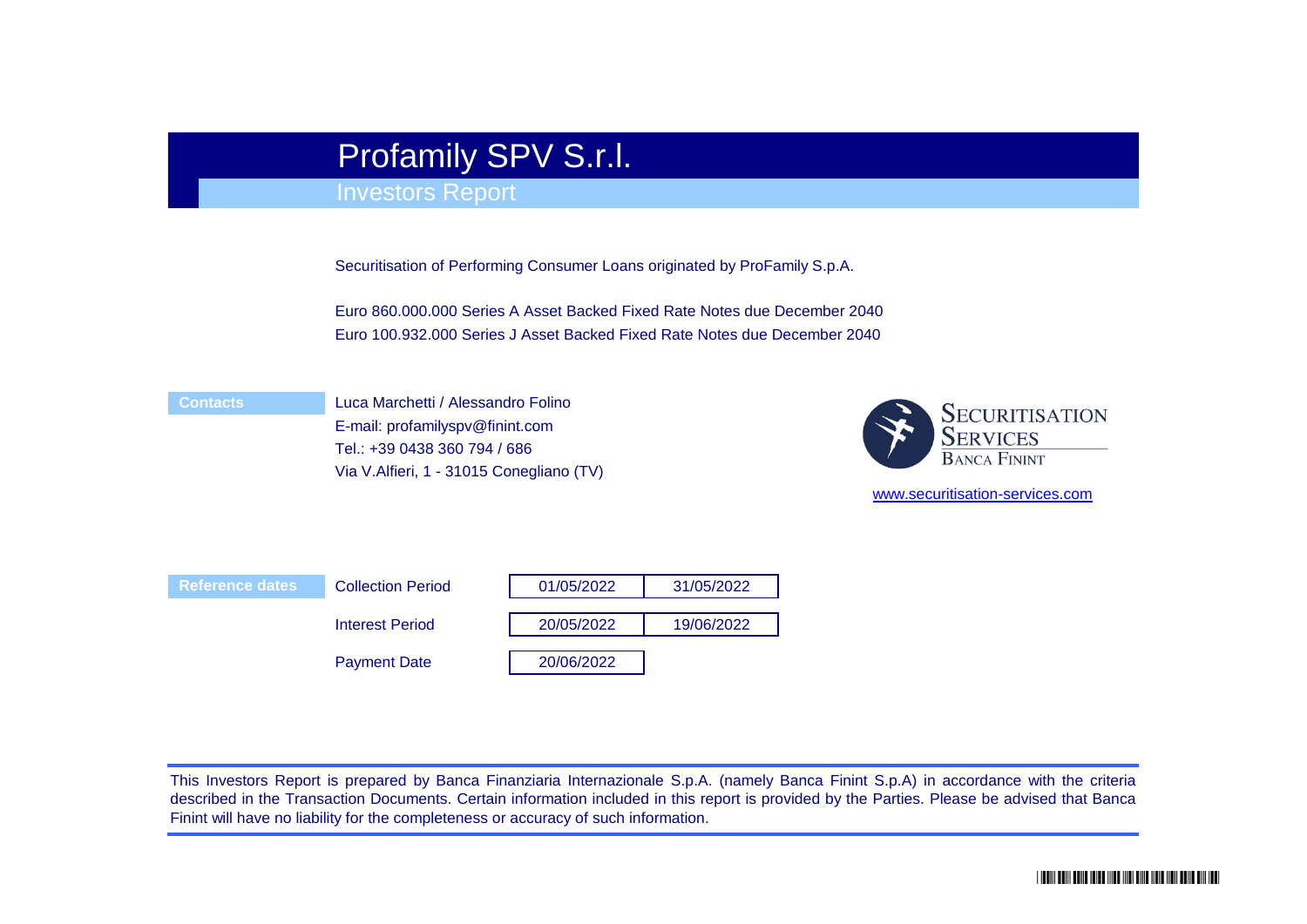#### **1. Transaction overview**

#### **Principal Parties**

| <b>Issuer</b>                         | Profamily SPV S.r.l.                                                                                                                                                                                                                                                                                                                                                                                                                                                                                                                                                                                                                                                                                                                                            |
|---------------------------------------|-----------------------------------------------------------------------------------------------------------------------------------------------------------------------------------------------------------------------------------------------------------------------------------------------------------------------------------------------------------------------------------------------------------------------------------------------------------------------------------------------------------------------------------------------------------------------------------------------------------------------------------------------------------------------------------------------------------------------------------------------------------------|
| Originator                            | Banco BPM S.p.A.                                                                                                                                                                                                                                                                                                                                                                                                                                                                                                                                                                                                                                                                                                                                                |
| <b>Servicer</b>                       | Banco BPM S.p.A.                                                                                                                                                                                                                                                                                                                                                                                                                                                                                                                                                                                                                                                                                                                                                |
| Representative of the Noteholders     | Banca Finint S.p.A.                                                                                                                                                                                                                                                                                                                                                                                                                                                                                                                                                                                                                                                                                                                                             |
| <b>Calculation Agent</b>              | Banca Finint S.p.A.                                                                                                                                                                                                                                                                                                                                                                                                                                                                                                                                                                                                                                                                                                                                             |
| <b>Cash Manager</b>                   | Banco BPM S.p.A.                                                                                                                                                                                                                                                                                                                                                                                                                                                                                                                                                                                                                                                                                                                                                |
| <b>Administrative Agent</b>           | Banco BPM S.p.A.                                                                                                                                                                                                                                                                                                                                                                                                                                                                                                                                                                                                                                                                                                                                                |
| <b>Corporate Servicer</b>             | Banca Finint S.p.A.                                                                                                                                                                                                                                                                                                                                                                                                                                                                                                                                                                                                                                                                                                                                             |
| <b>Account Bank / Paying Agent</b>    | The Bank of New York Mellon SA/NV, Milan Branch                                                                                                                                                                                                                                                                                                                                                                                                                                                                                                                                                                                                                                                                                                                 |
| <b>Back-Up Servicer Facilitator</b>   | Banca Finint S.p.A.                                                                                                                                                                                                                                                                                                                                                                                                                                                                                                                                                                                                                                                                                                                                             |
| <b>Reporting Entity</b>               | Banco BPM S.p.A.                                                                                                                                                                                                                                                                                                                                                                                                                                                                                                                                                                                                                                                                                                                                                |
| <b>Subscriber</b>                     | Banco BPM S.p.A.                                                                                                                                                                                                                                                                                                                                                                                                                                                                                                                                                                                                                                                                                                                                                |
| <b>Legal Advisor</b>                  | Allen & Overy LLP                                                                                                                                                                                                                                                                                                                                                                                                                                                                                                                                                                                                                                                                                                                                               |
| <b>Main definitions</b>               |                                                                                                                                                                                                                                                                                                                                                                                                                                                                                                                                                                                                                                                                                                                                                                 |
| <b>Payment Date</b>                   | means (i) prior to the delivery of a Trigger Notice or the occurrence of an Issuer Insolvency Event, the 20th (twentieth) calendar day of each month in each<br>year (or, if such day is not a Business Day, the immediately following Business Day), provided that the first Payment Date will fall on 22 March 2021; or (ii)<br>following the delivery of a Trigger Notice or the occurrence of an Issuer Insolvency Event, any such Business Day as determined by the Representative of<br>the Noteholders on which payments are to be made under the Securitisation.                                                                                                                                                                                        |
| <b>Interest Period</b>                | means each period from (and including) a Payment Date to (but excluding) the next immediately following Payment Date, provided that the first Interest<br>Period will commence on (and including) the Issue Date and will end on (but excluding) the Payment Date falling in March 2021.                                                                                                                                                                                                                                                                                                                                                                                                                                                                        |
| <b>Business Day</b>                   | means any day, other than Saturday or Sunday, on which banks are open for general business in Milan, London and Luxembourg and the Trans-European                                                                                                                                                                                                                                                                                                                                                                                                                                                                                                                                                                                                               |
|                                       | Automated Real time Gross settlement Express Transfer system 2 (TARGET 2) (or any successor thereto) is open for the settlements of payments in Euro.                                                                                                                                                                                                                                                                                                                                                                                                                                                                                                                                                                                                           |
| <b>Cumulative Gross Default Ratio</b> | means the ratio, calculated on each Servicer's Report Date, between (a) the Outstanding Principal, as at the Collection End Date of the Collection Period in<br>which the relevant Receivable has been classified as Defaulted Receivable, of all Receivables which have become Defaulted Receivables from the<br>Effective Date of the Initial Portfolio up to (and including) the Collection End Date immediately preceding such Servicer's Report Date; and (b) the<br>aggregate of (i) the Outstanding Principal, as at the relevant Effective Date, of the Initial Portfolio; and (ii) the Outstanding Principal, as at the relevant<br>Effective Date, of each Subsequent Portfolio assigned to the Issuer up to (and including) the Collection End Date. |
| <b>Defaulted Receivables</b>          | means, with reference to any given date, the Receivables (i) having at least 8 (eight) Unpaid Instalments; or (ii) in respect of which ProFamily has<br>terminated the relevant Loan Agreement or has declared the relevant Loan immediately due and repayable (decadenza dal beneficio del termine) in<br>accordance with the Credit and Collection Policies.                                                                                                                                                                                                                                                                                                                                                                                                  |
| <b>Cash Trapping Condition</b>        | means, with reference to any Payment Date prior to the delivery of a Trigger Notice or the occurrence of an Issuer Insolvency Event or the redemption of<br>the Notes in accordance with Condition 6(a) (Final redemption), Condition 6(d) (Early redemption for taxation, legal or regulatory reasons) or Condition 6(e)<br>(Early redemption at the option of the Issuer), the circumstance that the Cumulative Gross Default Ratio, calculated as at the immediately preceding<br>Servicer's Report Date, exceeds 7,5 per cent.                                                                                                                                                                                                                              |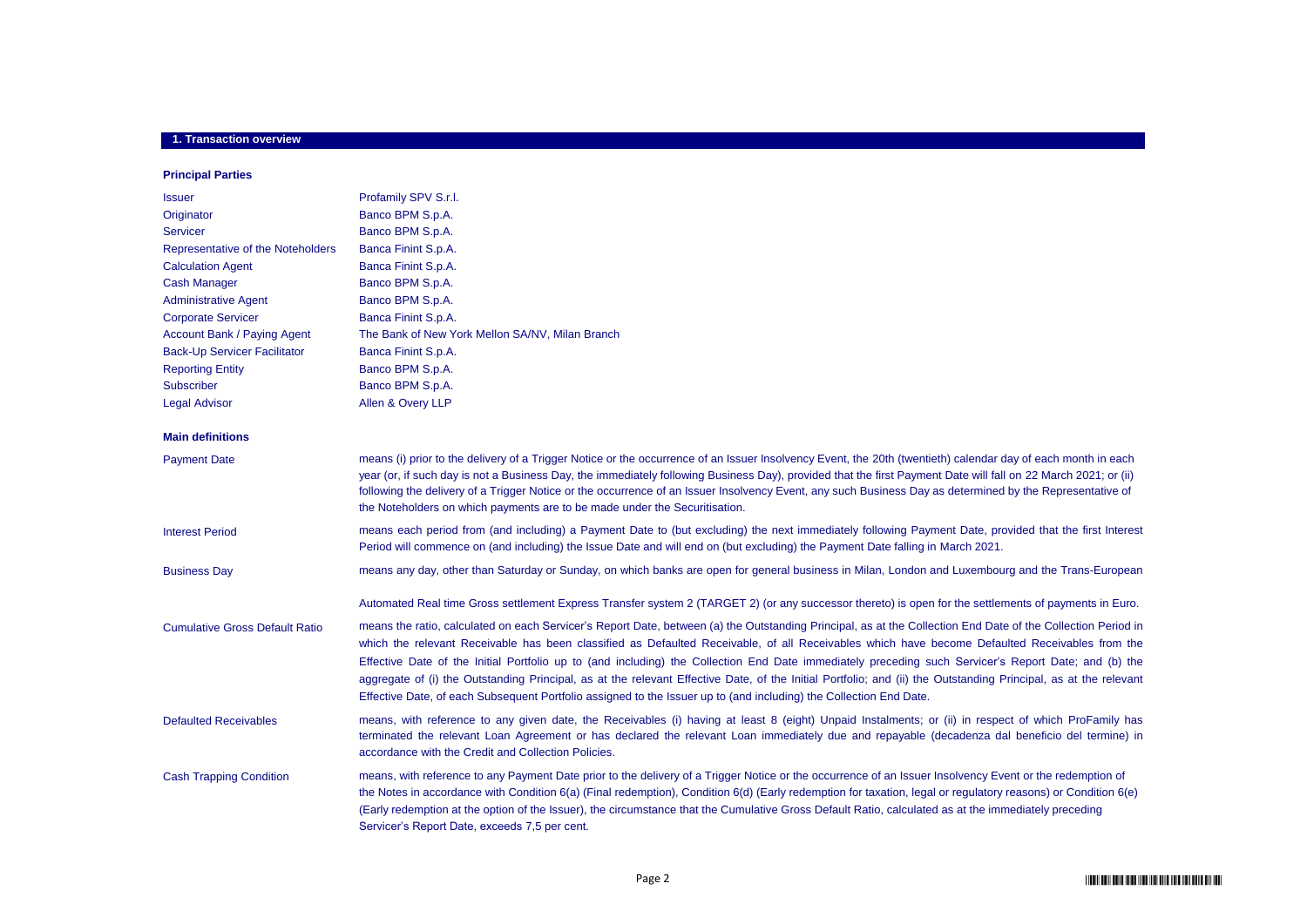#### **2. Notes and Assets description**

#### **The Notes**

Issue Date 24 February 2021

| <b>Classes</b>                        | <b>Class A Notes</b>  | <b>Class J Notes</b> |
|---------------------------------------|-----------------------|----------------------|
| Principal Amount Outstanding on Issue | 860.000.000           | 100.932.000          |
| Currency                              | <b>EUR</b>            | <b>EUR</b>           |
| <b>Issue Date</b>                     | 24 February 2021      | 24 February 2021     |
| <b>Final Maturity Date</b>            | December 2040         | December 2040        |
| Listing                               | Italy                 | Not listed           |
| <b>ISIN code</b>                      | IT0005434979          | IT0005434987         |
| Common code                           | <b>Not Applicable</b> | Not Applicable       |
| Denomination                          | 1.000                 | 1.000                |
| Type of amortisation                  | Pass-through          | Pass-through         |
| Indexation                            | <b>Fixed Rated</b>    | <b>Fixed Rated</b>   |
| Spread / Fixed Rate                   | 1,00%                 | 5,00%                |
| Payment frequency                     | <b>Monthly</b>        | <b>Monthly</b>       |

#### **The Portfolio**

The Receivables comprised in the Initial Portfolio and in any Subsequent Portfolio arise out of Loan Agreements entered into, pursuant to articles 121 and following of the Consolidated Banking Act, between the Orignator and the Assigned Debtors and classified by the Originator as performing (in bonis) as at the relevant Effective Date.

Initial Portfolio: 958.497.998,87 Transfer Date: 16 December 2020

The Originator confirms that, as at the date of this report, it continues to hold the net economic interest in the securitisation as disclosed in the Prospectus, in accordance with option (d) of Article 405 of CRR, Part II, Chapter 6, Section IV of the Bank of Italy's Circular No. 285 dated 17 December 2013 (as amended and supplemented from time to time) and article 51 of the AIFMR.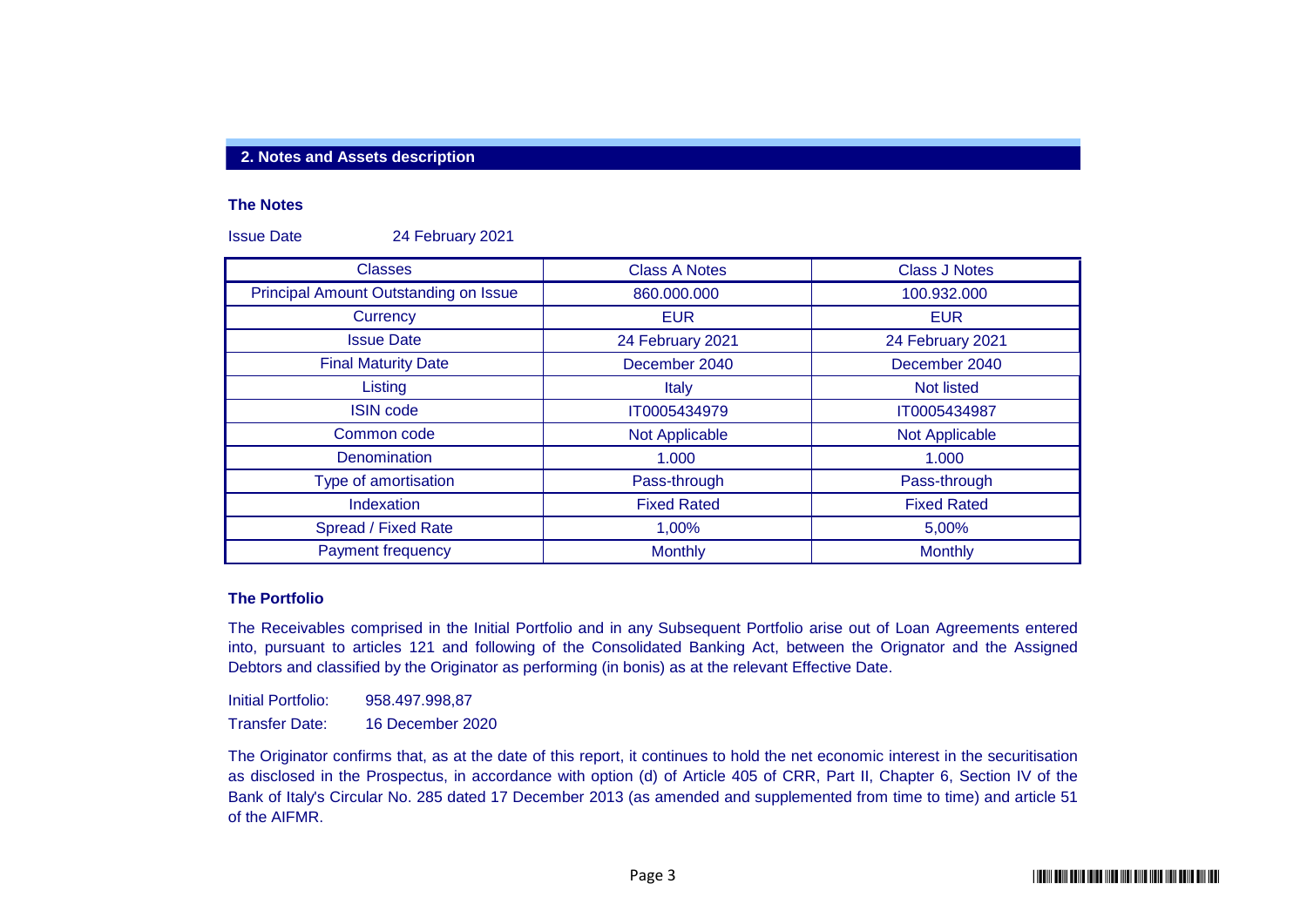#### **2.1 Class A Notes**

|                                |            |            | Before payments          |                        | <b>Accrued Interest</b> |      |            | Payments      |            | After payments           |                        |             |
|--------------------------------|------------|------------|--------------------------|------------------------|-------------------------|------|------------|---------------|------------|--------------------------|------------------------|-------------|
| <b>Interest Period</b><br>Date |            | Payment    | Outstanding<br>Principal | <b>Unpaid Interest</b> | <b>Fixed Rate</b>       | Days | Interest   | Principal     | Interest   | Outstanding<br>Principal | <b>Unpaid Interest</b> | Pool factor |
| 24/02/2021                     | 21/03/2021 | 22/03/2021 | 860.000.000,00           | . .                    | 1,00%                   | 26   | 621.110,00 |               | 621.110,00 | 860.000.000,00           | ×.                     | 1,00000000  |
| 22/03/2021                     | 19/04/2021 | 20/04/2021 | 860.000.000,00           |                        | 1.00%                   | 29   | 692.780,00 |               | 692.780,00 | 860.000.000,00           | $\sim$                 | 1,00000000  |
| 20/04/2021                     | 19/05/2021 | 20/05/2021 | 860.000.000,00           |                        | 1,00%                   | 30   | 716.670,00 |               | 716.670,00 | 860.000.000,00           | ÷                      | 1,00000000  |
| 20/05/2021                     | 20/06/2021 | 21/06/2021 | 860.000.000,00           |                        | 1.00%                   | 32   | 764.440,00 |               | 764.440,00 | 860.000.000,00           | ÷                      | 1,00000000  |
| 21/06/2021                     | 19/07/2021 | 20/07/2021 | 860.000.000,00           | $\sim$                 | 1.00%                   | 29   | 692.780,00 | 32.887.595,40 | 692.780,00 | 827.112.404,60           | ÷                      | 0,96175861  |
| 20/07/2021                     | 19/08/2021 | 20/08/2021 | 827.112.404,60           |                        | 1,00%                   | 31   | 712.240,00 | 29.763.335,80 | 712.240,00 | 797.349.068,80           | ÷.                     | 0,92715008  |
| 20/08/2021                     | 19/09/2021 | 20/09/2021 | 797.349.068,80           |                        | 1,00%                   | 31   | 686.610,00 | 29.104.077,00 | 686.610,00 | 768.244.991,80           | ÷                      | 0,89330813  |
| 20/09/2021                     | 19/10/2021 | 20/10/2021 | 768.244.991,80           | $\sim$                 | 1.00%                   | 30   | 640.200,00 | 30.092.621,20 | 640.200,00 | 738.152.370,60           | ÷                      | 0,85831671  |
| 20/10/2021                     | 21/11/2021 | 22/11/2021 | 738.152.370,60           | $\sim$                 | 1,00%                   | 33   | 676.640,00 | 30.561.261,00 | 676.640,00 | 707.591.109,60           | ÷                      | 0,82278036  |
| 22/11/2021                     | 19/12/2021 | 20/12/2021 | 707.591.109,60           |                        | 1,00%                   | 28   | 550.350,00 | 30.150.172,40 | 550.350,00 | 677.440.937,20           | $\sim$                 | 0,78772202  |
| 20/12/2021                     | 19/01/2022 | 20/01/2022 | 677.440.937,20           | <b>.</b>               | 1,00%                   | 31   | 583.350,00 | 28.064.990,60 | 583.350,00 | 649.375.946,60           | ×.                     | 0,75508831  |
| 20/01/2022                     | 20/02/2022 | 21/02/2022 | 649.375.946,60           |                        | 1,00%                   | 32   | 577.220,00 | 26.979.429,80 | 577.220,00 | 622.396.516,80           | $\sim$                 | 0,72371688  |
| 21/02/2022                     | 20/03/2022 | 21/03/2022 | 622.396.516,80           |                        | 1.00%                   | 28   | 484.090,00 | 25.473.062,40 | 484.090,00 | 596.923.454,40           | ÷                      | 0,69409704  |
| 21/03/2022                     | 19/04/2022 | 20/04/2022 | 596.923.454,40           |                        | 1,00%                   | 30   | 497.440,00 | 30.944.391,00 | 497.440,00 | 565.979.063,40           | ÷                      | 0,65811519  |
| 20/04/2022                     | 19/05/2022 | 20/05/2022 | 565.979.063,40           |                        | 1,00%                   | 30   | 471.650,00 | 26.153.958,80 | 471.650,00 | 539.825.104,60           | ÷                      | 0,62770361  |
| 20/05/2022                     | 19/06/2022 | 20/06/2022 | 539.825.104,60           |                        | 1,00%                   | 31   | 464.850,00 | 26.419.647.20 | 464.850,00 | 513.405.457,40           | ÷                      | 0,59698309  |
|                                |            |            |                          |                        |                         |      |            |               |            |                          |                        |             |
|                                |            |            |                          |                        |                         |      |            |               |            |                          |                        |             |
|                                |            |            |                          |                        |                         |      |            |               |            |                          |                        |             |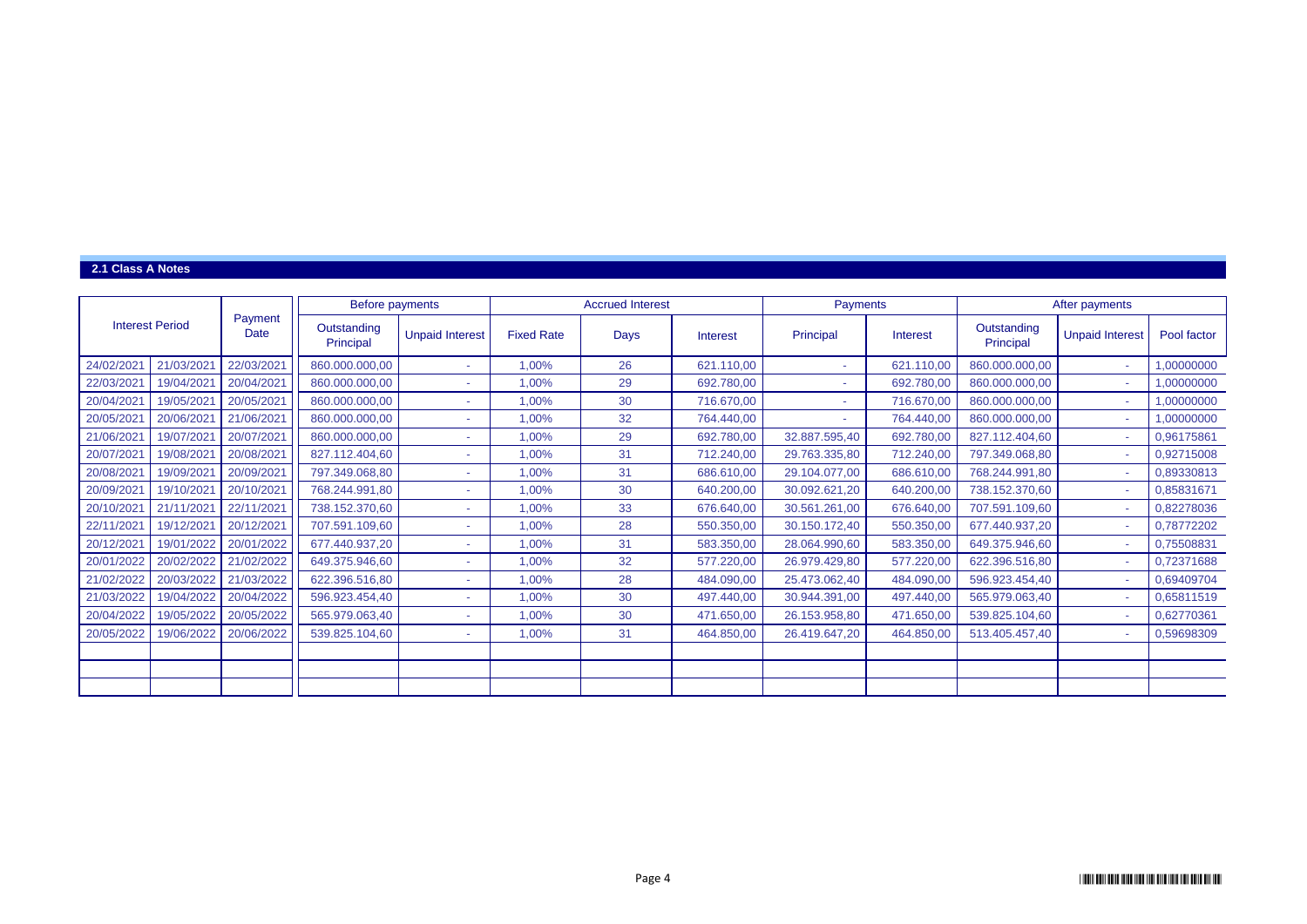#### **2.2 Class J Notes**

|                        |            |                        | <b>Before payments</b>   |                        |                   | <b>Accrued Interest</b> |            | Payments  |            |                          | After payments         |             |
|------------------------|------------|------------------------|--------------------------|------------------------|-------------------|-------------------------|------------|-----------|------------|--------------------------|------------------------|-------------|
| <b>Interest Period</b> |            | Payment<br><b>Date</b> | Outstanding<br>Principal | <b>Unpaid Interest</b> | <b>Fixed Rate</b> | Days                    | Interest   | Principal | Interest   | Outstanding<br>Principal | <b>Unpaid Interest</b> | Pool factor |
| 24/02/2021             | 21/03/2021 | 22/03/2021             | 100.932.000,00           | ٠                      | 5.00%             | 26                      | 364.480,00 |           | 364.480,00 | 100.932.000,00           | $\sim$                 | 00000000,   |
| 22/03/2021             | 19/04/2021 | 20/04/2021             | 100.932.000,00           | ٠                      | 5.00%             | 29                      | 406.530,00 |           | 406.530,00 | 100.932.000,00           | ٠                      | .00000000   |
| 20/04/2021             | 19/05/2021 | 20/05/2021             | 100.932.000,00           | ٠                      | 5,00%             | 30                      | 420.550,00 |           | 420.550,00 | 100.932.000,00           | $\sim$                 | 00000000,   |
| 20/05/2021             | 20/06/2021 | 21/06/2021             | 100.932.000,00           | ٠                      | 5.00%             | 32                      | 448.590,00 |           | 448.590,00 | 100.932.000,00           | ٠                      | 00000000,   |
| 21/06/2021             | 19/07/2021 | 20/07/2021             | 100.932.000,00           | ٠                      | 5.00%             | 29                      | 406.530,00 |           | 406.530,00 | 100.932.000,00           | ÷                      | .00000000   |
| 20/07/2021             | 19/08/2021 | 20/08/2021             | 100.932.000,00           | ٠                      | 5,00%             | 31                      | 434.570,00 |           | 434.570,00 | 100.932.000,00           | ٠                      | 00000000,   |
| 20/08/2021             | 19/09/2021 | 20/09/2021             | 100.932.000,00           | ٠                      | 5,00%             | 31                      | 434.570,00 |           | 434.570,00 | 100.932.000,00           | ÷                      | .00000000   |
| 20/09/2021             | 19/10/2021 | 20/10/2021             | 100.932.000,00           | ٠                      | 5.00%             | 30                      | 420.550,00 |           | 420.550,00 | 100.932.000,00           | ÷                      | ,00000000   |
| 20/10/2021             | 21/11/2021 | 22/11/2021             | 100.932.000,00           | ٠                      | 5,00%             | 33                      | 462.610,00 |           | 462.610,00 | 100.932.000,00           | $\sim$                 | .00000000   |
| 22/11/2021             | 19/12/2021 | 20/12/2021             | 100.932.000,00           | ٠                      | 5.00%             | 28                      | 392.510,00 |           | 392.510.00 | 100.932.000,00           | ٠                      | .00000000.  |
| 20/12/2021             | 19/01/2022 | 20/01/2022             | 100.932.000,00           | ٠                      | 5,00%             | 31                      | 434.570,00 |           | 434.570,00 | 100.932.000,00           | ٠                      | 00000000,   |
| 20/01/2022             | 20/02/2022 | 21/02/2022             | 100.932.000,00           | ٠                      | 5,00%             | 32                      | 448.590,00 |           | 448.590,00 | 100.932.000,00           | $\sim$                 | .00000000.  |
| 21/02/2022             | 20/03/2022 | 21/03/2022             | 100.932.000,00           | ٠                      | 5,00%             | 28                      | 392.510,00 |           | 392.510,00 | 100.932.000,00           | $\sim$                 | .00000000   |
| 21/03/2022             | 19/04/2022 | 20/04/2022             | 100.932.000,00           | ٠                      | 5,00%             | 30                      | 420.550,00 |           | 420.550,00 | 100.932.000,00           | ÷                      | 00000000.1  |
| 20/04/2022             | 19/05/2022 | 20/05/2022             | 100.932.000,00           | ٠                      | 5,00%             | 30                      | 420.550,00 |           | 420.550,00 | 100.932.000,00           | ٠                      | 00000000,   |
| 20/05/2022             | 19/06/2022 | 20/06/2022             | 100.932.000,00           | ٠                      | 5,00%             | 31                      | 434.570,00 |           | 434.570,00 | 100.932.000,00           | $\sim$                 | ,00000000   |
|                        |            |                        |                          |                        |                   |                         |            |           |            |                          |                        |             |
|                        |            |                        |                          |                        |                   |                         |            |           |            |                          |                        |             |
|                        |            |                        |                          |                        |                   |                         |            |           |            |                          |                        |             |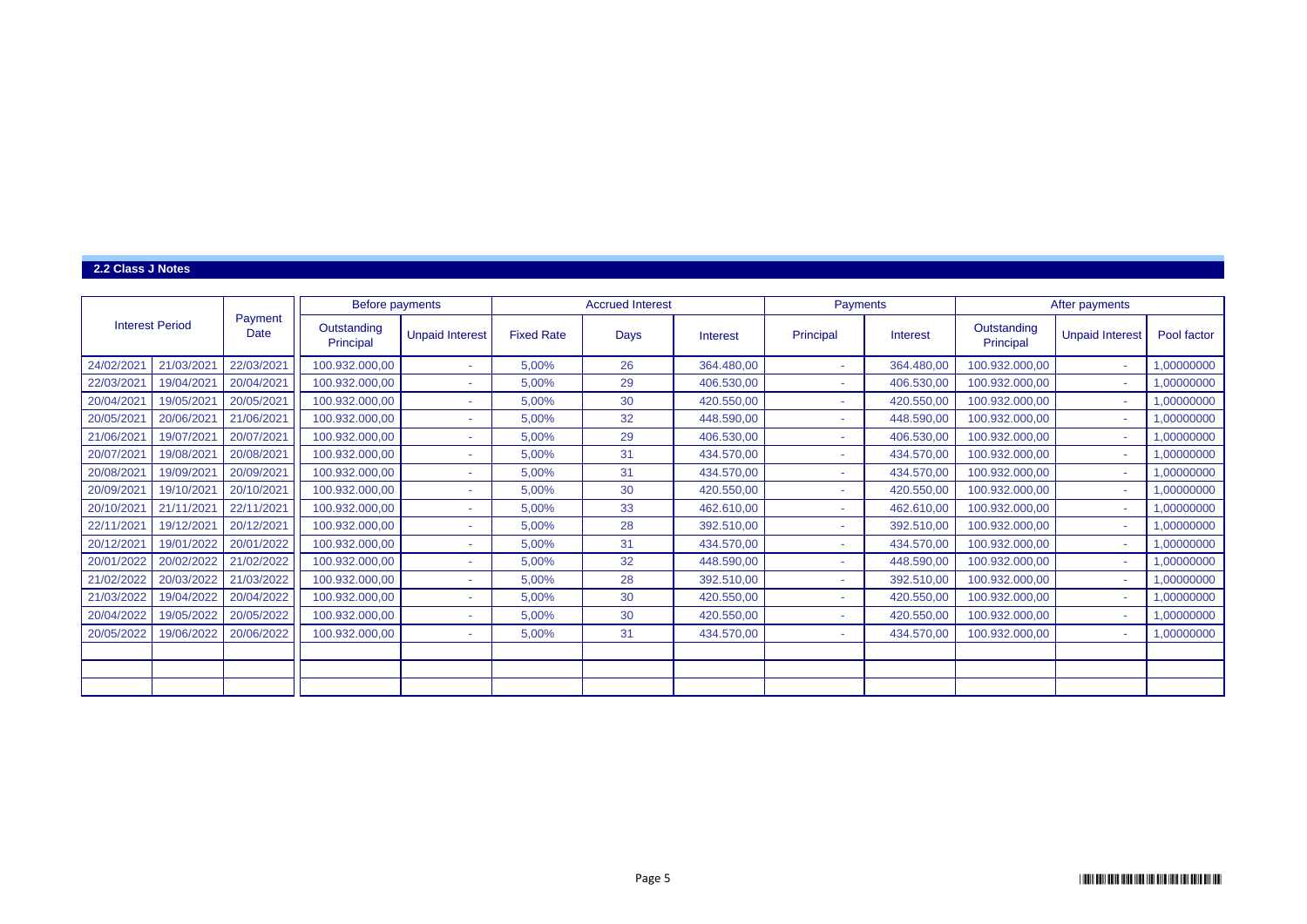#### **3. Collections and Recoveries**

|                          |            | <b>Scheduled</b> |               | <b>Unscheduled</b> |          |            |                                                    |                          |                          |                                             |
|--------------------------|------------|------------------|---------------|--------------------|----------|------------|----------------------------------------------------|--------------------------|--------------------------|---------------------------------------------|
| <b>Collection Period</b> |            | Principal        | Interest      | Principal          | Interest | Other      | Payments due by<br>Originator to the<br><b>SPV</b> | <b>Recoveries</b>        | Adjustments              | <b>Collections and</b><br><b>Recoveries</b> |
| 10/10/2020               | 28/02/2021 | 143.451.524,58   | 23.132.702,66 | 2.386.767,36       | 8.151,85 | $\sim$     | $\tilde{\phantom{a}}$                              | ٠                        | $\sim$                   | 168.979.146,45                              |
| 01/03/2021               | 31/03/2021 | 32.873.632,94    | 4.759.154,48  | 683.134,64         | 2.255,10 | 373.800,08 |                                                    | ٠                        |                          | 38.691.977,24                               |
| 01/04/2021               | 30/04/2021 | 31.766.713,07    | 4.753.728,52  | 556.139,04         | 1.776,30 | 386.342,99 | ٠                                                  | ٠                        |                          | 37.464.699,92                               |
| 01/05/2021               | 31/05/2021 | 31.522.150,13    | 4.768.356,71  | 709.254,68         | 1.805,91 | 384.635,97 | $\tilde{\phantom{a}}$                              | ٠                        | $\blacksquare$           | 37.386.203,40                               |
| 01/06/2021               | 30/06/2021 | 31.376.999,33    | 4.794.408,99  | 737.513,60         | 2.401,19 | 409.121,52 | ۰                                                  | ۰                        |                          | 37.320.444,63                               |
| 01/07/2021               | 31/07/2021 | 28.919.323,23    | 4.632.967,54  | 573.823,44         | 1.431,98 | 364.683,95 |                                                    | ٠                        |                          | 34.492.230,14                               |
| 01/08/2021               | 31/08/2021 | 28.215.027,90    | 4.475.579,65  | 588.276,72         | 1.783,64 | 385.828,52 | $\tilde{\phantom{a}}$                              | ٠                        | $\blacksquare$           | 33.666.496,43                               |
| 01/09/2021               | 30/09/2021 | 29.202.615,43    | 4.350.366,51  | 482.944,50         | 1.405,02 | 383.050,34 | ۰                                                  | ۰                        | $\overline{\phantom{a}}$ | 34.420.381,80                               |
| 01/10/2021               | 31/10/2021 | 29.482.563,54    | 4.185.981,14  | 690.914,33         | 1.844,88 | 389.031,80 | $\tilde{\phantom{a}}$                              | ٠                        | $\overline{\phantom{a}}$ | 34.750.335,69                               |
| 01/11/2021               | 30/11/2021 | 29.019.639,88    | 4.044.947,82  | 740.362,24         | 1.849,72 | 373.749,06 | ٠                                                  | ٠                        | $\overline{\phantom{a}}$ | 34.180.548,72                               |
| 01/12/2021               | 31/12/2021 | 27.082.524,11    | 3.895.918,53  | 567.578,06         | 1.435,61 | 360.243,43 | $\tilde{\phantom{a}}$                              | ٠                        | $\overline{\phantom{a}}$ | 31.907.699,74                               |
| 01/01/2022               | 31/01/2022 | 26.091.408,26    | 3.714.265,32  | 484.069,32         | 1.305,78 | 348.497,69 | ۰                                                  | ۰                        |                          | 30.639.546,37                               |
| 01/02/2022               | 28/02/2022 | 24.155.187,10    | 3.156.064,69  | 743.351,92         | 1.782,59 | 308.040,56 | ٠                                                  | ٠                        |                          | 28.364.426,86                               |
| 01/03/2022               | 31/03/2022 | 29.629.205,83    | 3.962.946,42  | 900.229,55         | 2.494,36 | 386.062,96 | ۰                                                  | $\overline{\phantom{a}}$ | ٠                        | 34.880.939,12                               |
| 01/04/2022               | 30/04/2022 | 24.807.706,44    | 3.313.909,15  | 858.519,01         | 2.177,65 | 333.692,30 | $\tilde{\phantom{a}}$                              | ٠                        | $\overline{\phantom{a}}$ | 29.316.004,55                               |
| 01/05/2022               | 31/05/2022 | 25.210.744,43    | 3.210.411,62  | 752.808,77         | 1.980,53 | 321.637,74 | $\overline{\phantom{a}}$                           | $\blacksquare$           | ٠                        | 29.497.583,09                               |
|                          |            |                  |               |                    |          |            |                                                    |                          |                          |                                             |
|                          |            |                  |               |                    |          |            |                                                    |                          |                          |                                             |
|                          |            |                  |               |                    |          |            |                                                    |                          |                          |                                             |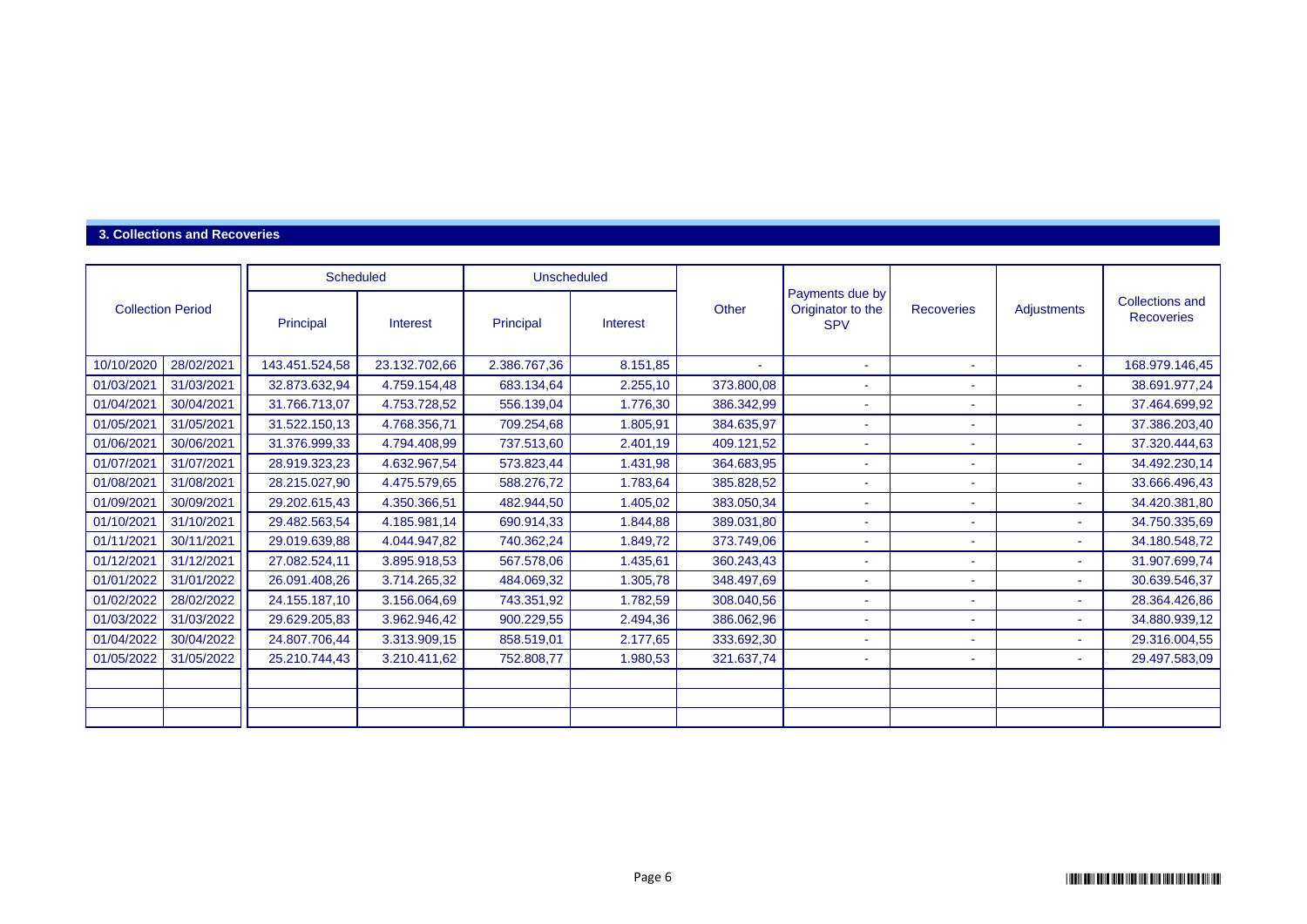#### **4. Issuer Available Funds**

| Payment<br>Date | <b>Collections and</b><br><b>Recoveries</b> | Any amount<br>received by the<br><b>Issuer</b> in relation<br>to the<br>Aggregate<br>Portfolio | All amounts<br>received from<br>any Eligible<br>Investments | Any interest<br>accrued and<br>credited on the<br>Accounts | All amounts<br>standing to the<br>credit of the<br><b>Cash Reserve</b><br>Account | Any amount<br>credited to the<br>Collection<br>Account | Any amount<br>credited to the<br><b>Collection Account</b><br>on the immediately<br>preceding Payment<br>Date | On the final<br>Payment Date, the<br>balance of the<br><b>Expenses Account</b> | <b>Proceeds deriving</b><br>from the disposal (if<br>any) of the<br>Aggregate Portfolio | <b>Issuer Available</b><br>Funds relating to<br>the immediately<br>preceding<br><b>Payment Date</b> | Amount<br>received by the<br><b>Issuer from any</b><br>Transaction<br>Party | <b>Issuer Available</b><br><b>Funds</b> |
|-----------------|---------------------------------------------|------------------------------------------------------------------------------------------------|-------------------------------------------------------------|------------------------------------------------------------|-----------------------------------------------------------------------------------|--------------------------------------------------------|---------------------------------------------------------------------------------------------------------------|--------------------------------------------------------------------------------|-----------------------------------------------------------------------------------------|-----------------------------------------------------------------------------------------------------|-----------------------------------------------------------------------------|-----------------------------------------|
| 22/03/2021      | 157.934.227,24                              | $\sim$                                                                                         |                                                             | $\sim$                                                     | 8.600.000,00                                                                      | $\sim$                                                 |                                                                                                               | $\sim$                                                                         | 2.394.919,21                                                                            | $\sim$                                                                                              | $\sim$                                                                      | 168.929.146,45                          |
| 20/04/2021      | 38.006.587,50                               | $\sim$                                                                                         |                                                             | $\sim$                                                     | 8.600.000,00                                                                      | 944.196,33                                             |                                                                                                               |                                                                                | 685.389,74                                                                              | $\sim$                                                                                              | $\sim$                                                                      | 48.236.173,57                           |
| 20/05/2021      | 36.906.784,58                               |                                                                                                |                                                             | $\sim$                                                     | 8.600.000,00                                                                      | 469.832,03                                             |                                                                                                               | ٠                                                                              | 557.915,34                                                                              | $\sim$                                                                                              | $\sim$                                                                      | 46.534.531,95                           |
| 21/06/2021      | 36.675.142,81                               |                                                                                                |                                                             | $\sim$                                                     | 8.600.000,00                                                                      | 116.121,17                                             |                                                                                                               | ٠                                                                              | 711.060,59                                                                              | ٠                                                                                                   |                                                                             | 46.102.324,57                           |
| 20/07/2021      | 36.580.529,84                               |                                                                                                |                                                             | $\sim$                                                     | 8.600.000,00                                                                      | 334.812,78                                             |                                                                                                               | $\sim$                                                                         | 739.914,79                                                                              | ٠                                                                                                   |                                                                             | 46.255.257,41                           |
| 20/08/2021      | 33.916.974,72                               |                                                                                                |                                                             | $\sim$                                                     | 8.600.000,00                                                                      | ٠                                                      |                                                                                                               |                                                                                | 575.255,42                                                                              | ٠                                                                                                   | 8,46                                                                        | 43.092.238,60                           |
| 20/09/2021      | 33.076.436,07                               |                                                                                                |                                                             | $\sim$                                                     | 8.271.124,05                                                                      | ÷                                                      |                                                                                                               |                                                                                | 590.060,36                                                                              | ٠                                                                                                   | 5,31                                                                        | 41.937.625,79                           |
| 20/10/2021      | 33.936.032,28                               |                                                                                                |                                                             | $\sim$                                                     | 7.973.490,69                                                                      | ٠                                                      |                                                                                                               |                                                                                | 484.349,52                                                                              | ٠                                                                                                   | 6,68                                                                        | 42.393.879,17                           |
| 22/11/2021      | 34.057.576,48                               |                                                                                                |                                                             | $\sim$                                                     | 7.682.449.92                                                                      | $\sim$                                                 |                                                                                                               |                                                                                | 692.759,21                                                                              | ٠                                                                                                   | 8,34                                                                        | 42.432.793,95                           |
| 20/12/2021      | 33.438.336,76                               |                                                                                                |                                                             | $\sim$                                                     | 7.381.523,71                                                                      | $\sim$                                                 |                                                                                                               |                                                                                | 742.211,96                                                                              | ٠                                                                                                   | 0.17                                                                        | 41.562.072,60                           |
| 20/01/2022      | 31.338.686,07                               |                                                                                                |                                                             | $\sim$                                                     | 7.075.911,10                                                                      | ٠                                                      |                                                                                                               |                                                                                | 569.013,67                                                                              | ٠                                                                                                   | 0,20                                                                        | 38.983.611,04                           |
| 21/02/2022      | 30.154.171,27                               |                                                                                                |                                                             | $\sim$                                                     | 6.774.409,37                                                                      | ٠                                                      |                                                                                                               |                                                                                | 485.375,10                                                                              | ٠                                                                                                   | 3,32                                                                        | 37.413.959,06                           |
| 21/03/2022      | 27.619.292,35                               |                                                                                                |                                                             | $\sim$                                                     | 6.493.759,47                                                                      | ٠                                                      |                                                                                                               |                                                                                | 745.134,51                                                                              | ٠                                                                                                   | 4,81                                                                        | 34.858.191,14                           |
| 20/04/2022      | 33.978.215,21                               |                                                                                                |                                                             | $\sim$                                                     | 6.223.965,17                                                                      | $\sim$                                                 |                                                                                                               |                                                                                | 902.723,91                                                                              | ٠                                                                                                   | 6,93                                                                        | 41.104.911,22                           |
| 20/05/2022      | 28.455.307,89                               |                                                                                                |                                                             | $\sim$                                                     | 5.969.234,54                                                                      | ٠                                                      |                                                                                                               |                                                                                | 860.696,66                                                                              | ٠                                                                                                   | 7,23                                                                        | 35.285.246,32                           |
| 20/06/2022      | 28.742.793,79                               | $\sim$                                                                                         | ٠                                                           | $\sim$                                                     | 5.659.790,63                                                                      | $\sim$                                                 |                                                                                                               | $\sim$                                                                         | 754.789,30                                                                              | $\blacksquare$                                                                                      | 4,48                                                                        | 35.157.378,20                           |
|                 |                                             |                                                                                                |                                                             |                                                            |                                                                                   |                                                        |                                                                                                               |                                                                                |                                                                                         |                                                                                                     |                                                                             |                                         |
|                 |                                             |                                                                                                |                                                             |                                                            |                                                                                   |                                                        |                                                                                                               |                                                                                |                                                                                         |                                                                                                     |                                                                             |                                         |
|                 |                                             |                                                                                                |                                                             |                                                            |                                                                                   |                                                        |                                                                                                               |                                                                                |                                                                                         |                                                                                                     |                                                                             |                                         |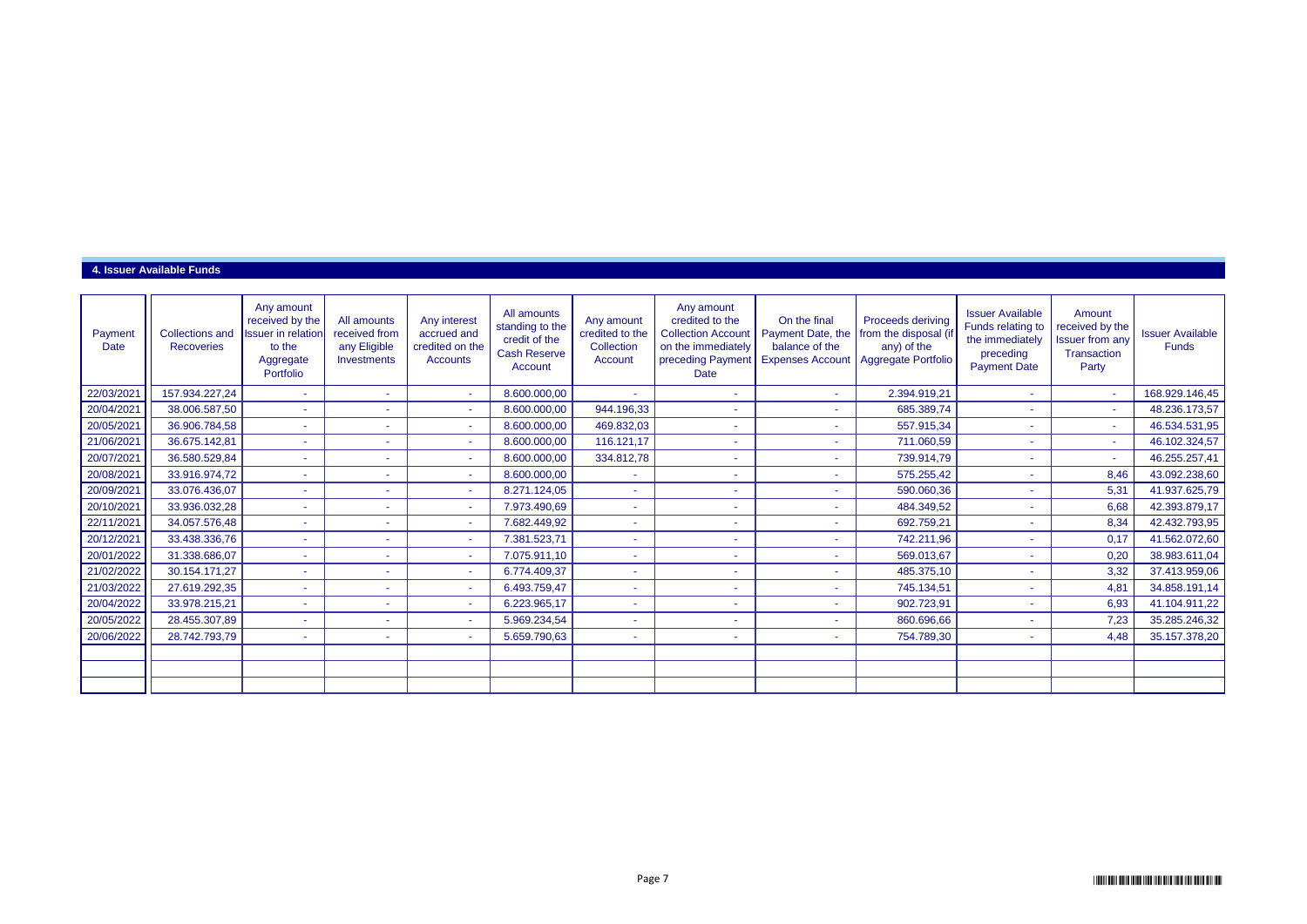#### **5.1 Pre-Enforcement Priority of Payments**

|                 | Expenses,                                    |                                     |                                           | During the Revolving Period                                  |                                     |                                     | To credit the                                                               | Any amount due                                                            |                                                            | Class J                                             | To pay any surplus                                        |                                            |
|-----------------|----------------------------------------------|-------------------------------------|-------------------------------------------|--------------------------------------------------------------|-------------------------------------|-------------------------------------|-----------------------------------------------------------------------------|---------------------------------------------------------------------------|------------------------------------------------------------|-----------------------------------------------------|-----------------------------------------------------------|--------------------------------------------|
| Payment<br>Date | Retention<br>Amount and<br><b>Agent Fees</b> | Interest on<br><b>Class A Notes</b> | <b>Cash Reserve</b><br>Required<br>Amount | Advanced<br>Purchase Price of<br>the Subsequent<br>Portfolio | Collateral<br>Integration<br>Amount | <b>Class A Principal</b><br>Payment | remaining Issuer<br><b>Available Funds to</b><br>the Collection<br>Account* | and payable by the<br>Issuer under the<br>Transaction<br><b>Documents</b> | Interest due and<br>payable on the<br><b>Class J Notes</b> | Principal<br>Payment on the<br><b>Class J Notes</b> | as Deferred<br><b>Purchase Price to</b><br>the Originator | Residual balance of<br>the Payment Account |
| 22/03/2021      | 343.890,44                                   | 621.110,00                          | 8.600.000,00                              | 147.327.337,52                                               | 944.196,33                          |                                     |                                                                             |                                                                           | 364.480,00                                                 | ٠                                                   | 10.728.132,16                                             |                                            |
| 20/04/2021      | 142.224,95                                   | 692.780,00                          | 8.600.000,00                              | 34.085.773,27                                                | 469.832,03                          |                                     |                                                                             | $\sim$                                                                    | 406.530,00                                                 | a.                                                  | 3.839.033,32                                              |                                            |
| 20/05/2021      | 95.995,33                                    | 716.670,00                          | 8.600.000,00                              | 33.087.360,42                                                | 116.121,17                          |                                     |                                                                             |                                                                           | 420.550,00                                                 |                                                     | 3.497.835,03                                              |                                            |
| 21/06/2021      | 106.505,46                                   | 764.440,00                          | 8.600.000,00                              | 32.580.051,10                                                | 334.812,78                          |                                     |                                                                             |                                                                           | 448.590,00                                                 |                                                     | 3.267.925,23                                              |                                            |
| 20/07/2021      | 100.553,65                                   | 692.780,00                          | 8.600.000,00                              |                                                              |                                     | 32.887.595,40                       |                                                                             | $\sim$                                                                    | 406.530,00                                                 |                                                     | 3.567.789,90                                              | 8,46                                       |
| 20/08/2021      | 89.605,33                                    | 712.240,00                          | 8.271.124,05                              |                                                              |                                     | 29.763.335,80                       |                                                                             |                                                                           | 434.570.00                                                 |                                                     | 3.821.358,12                                              | 5,31                                       |
| 20/09/2021      | 85.600,80                                    | 686.610,00                          | 7.973.490,69                              | ٠                                                            | <b>COL</b>                          | 29.104.077,00                       | $\sim$                                                                      | <b>Section</b>                                                            | 434.570,00                                                 | ÷                                                   | 3.653.270,63                                              | 6,68                                       |
| 20/10/2021      | 88.235,78                                    | 640.200,00                          | 7.682.449,92                              |                                                              |                                     | 30.092.621,20                       |                                                                             | ж.                                                                        | 420.550,00                                                 | ٠                                                   | 3.469.813,94                                              | 8,34                                       |
| 22/11/2021      | 89.410,39                                    | 676.640,00                          | 7.381.523,71                              |                                                              |                                     | 30.561.261,00                       |                                                                             | $\sim$                                                                    | 462.610,00                                                 | ÷                                                   | 3.261.348,69                                              | 0,17                                       |
| 20/12/2021      | 88.747,46                                    | 550.350,00                          | 7.075.911,10                              |                                                              |                                     | 30.150.172,40                       |                                                                             |                                                                           | 392.510,00                                                 | ٠                                                   | 3.304.381,45                                              | 0,20                                       |
| 20/01/2022      | 82.320,81                                    | 583.350,00                          | 6.774.409,37                              |                                                              |                                     | 28.064.990,60                       |                                                                             |                                                                           | 434.570.00                                                 | ÷.                                                  | 3.043.966,94                                              | 3,32                                       |
| 21/02/2022      | 123.251,86                                   | 577.220,00                          | 6.493.759,47                              |                                                              |                                     | 26.979.429,80                       |                                                                             | ж.                                                                        | 448.590,00                                                 | ۰.                                                  | 2.791.703,13                                              | 4,81                                       |
| 21/03/2022      | 96.206,21                                    | 484.090,00                          | 6.223.965,17                              |                                                              |                                     | 25.473.062,40                       |                                                                             | $\sim$                                                                    | 392.510,00                                                 | ÷                                                   | 2.188.350,44                                              | 6,93                                       |
| 20/04/2022      | 95.756,62                                    | 497.440,00                          | 5.969.234,54                              |                                                              |                                     | 30.944.391,00                       |                                                                             |                                                                           | 420.550,00                                                 |                                                     | 3.177.531,83                                              | 7,23                                       |
| 20/05/2022      | 77.210,53                                    | 471.650,00                          | 5.659.790,63                              |                                                              |                                     | 26.153.958,80                       |                                                                             |                                                                           | 420.550,00                                                 |                                                     | 2.502.081,88                                              | 4,48                                       |
| 20/06/2022      | 76.415,19                                    | 464.850,00                          | 5.398.251,05                              |                                                              |                                     | 26.419.647,20                       |                                                                             | $\sim$                                                                    | 434.570,00                                                 |                                                     | 2.363.642,25                                              | 2,52                                       |
|                 |                                              |                                     |                                           |                                                              |                                     |                                     |                                                                             |                                                                           |                                                            |                                                     |                                                           |                                            |
|                 |                                              |                                     |                                           |                                                              |                                     |                                     |                                                                             |                                                                           |                                                            |                                                     |                                                           |                                            |
|                 |                                              |                                     |                                           |                                                              |                                     |                                     |                                                                             |                                                                           |                                                            |                                                     |                                                           |                                            |

*\*If the Cash Trapping Condition is met*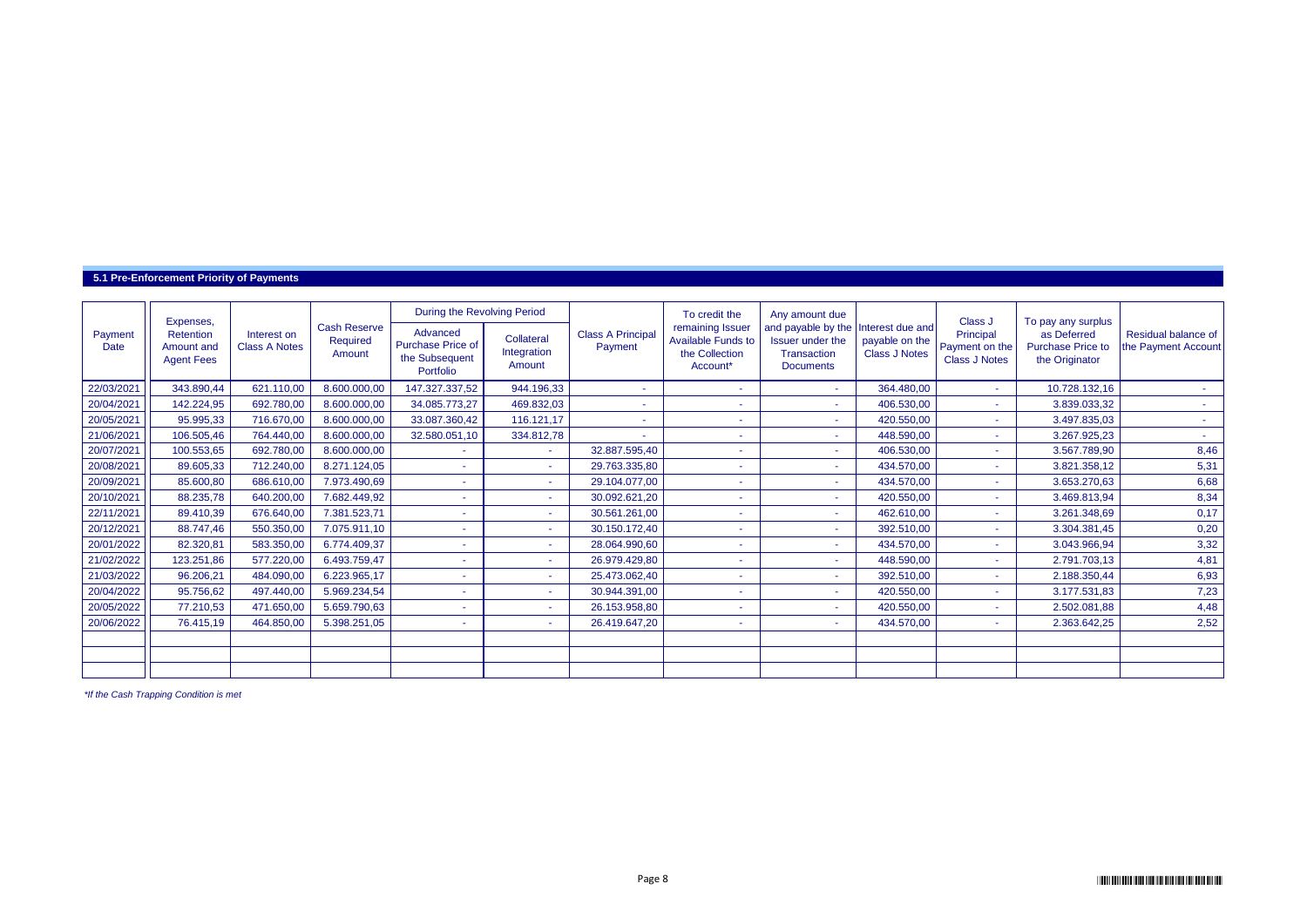# **5.2 Post-Enforcement Priority of Payments**

| <b>NOT APPLICABLE</b> |                                                           |                                     |                                                                                 |                                                                                             |                                        |                                                                                     |                                                                              |  |  |  |
|-----------------------|-----------------------------------------------------------|-------------------------------------|---------------------------------------------------------------------------------|---------------------------------------------------------------------------------------------|----------------------------------------|-------------------------------------------------------------------------------------|------------------------------------------------------------------------------|--|--|--|
| Payment<br>Date       | Expenses,<br>Retention<br>Amount and<br><b>Agent Fees</b> | Interest on<br><b>Class A Notes</b> | <b>The Principal</b><br>Amount<br>Outstanding of<br>the Class A<br><b>Notes</b> | Any amount due and<br>payable by the Issuer<br>under the<br>Transaction<br><b>Documents</b> | payable on the<br><b>Class J Notes</b> | Interest due and The Principal Amount<br>Outstanding of the<br><b>Class J Notes</b> | To pay any surplus as<br><b>Deferred Purchase</b><br>Price to the Originator |  |  |  |
|                       |                                                           |                                     |                                                                                 |                                                                                             |                                        |                                                                                     |                                                                              |  |  |  |
|                       |                                                           |                                     |                                                                                 |                                                                                             |                                        |                                                                                     |                                                                              |  |  |  |
|                       |                                                           |                                     |                                                                                 |                                                                                             |                                        |                                                                                     |                                                                              |  |  |  |
|                       |                                                           |                                     |                                                                                 |                                                                                             |                                        |                                                                                     |                                                                              |  |  |  |
|                       |                                                           |                                     |                                                                                 |                                                                                             |                                        |                                                                                     |                                                                              |  |  |  |
|                       |                                                           |                                     |                                                                                 |                                                                                             |                                        |                                                                                     |                                                                              |  |  |  |
|                       |                                                           |                                     |                                                                                 |                                                                                             |                                        |                                                                                     |                                                                              |  |  |  |
|                       |                                                           |                                     |                                                                                 |                                                                                             |                                        |                                                                                     |                                                                              |  |  |  |
|                       |                                                           |                                     |                                                                                 |                                                                                             |                                        |                                                                                     |                                                                              |  |  |  |
|                       |                                                           |                                     |                                                                                 |                                                                                             |                                        |                                                                                     |                                                                              |  |  |  |
|                       |                                                           |                                     |                                                                                 |                                                                                             |                                        |                                                                                     |                                                                              |  |  |  |
|                       |                                                           |                                     |                                                                                 |                                                                                             |                                        |                                                                                     |                                                                              |  |  |  |
|                       |                                                           |                                     |                                                                                 |                                                                                             |                                        |                                                                                     |                                                                              |  |  |  |
|                       |                                                           |                                     |                                                                                 |                                                                                             |                                        |                                                                                     |                                                                              |  |  |  |
|                       |                                                           |                                     |                                                                                 |                                                                                             |                                        |                                                                                     |                                                                              |  |  |  |
|                       |                                                           |                                     |                                                                                 |                                                                                             |                                        |                                                                                     |                                                                              |  |  |  |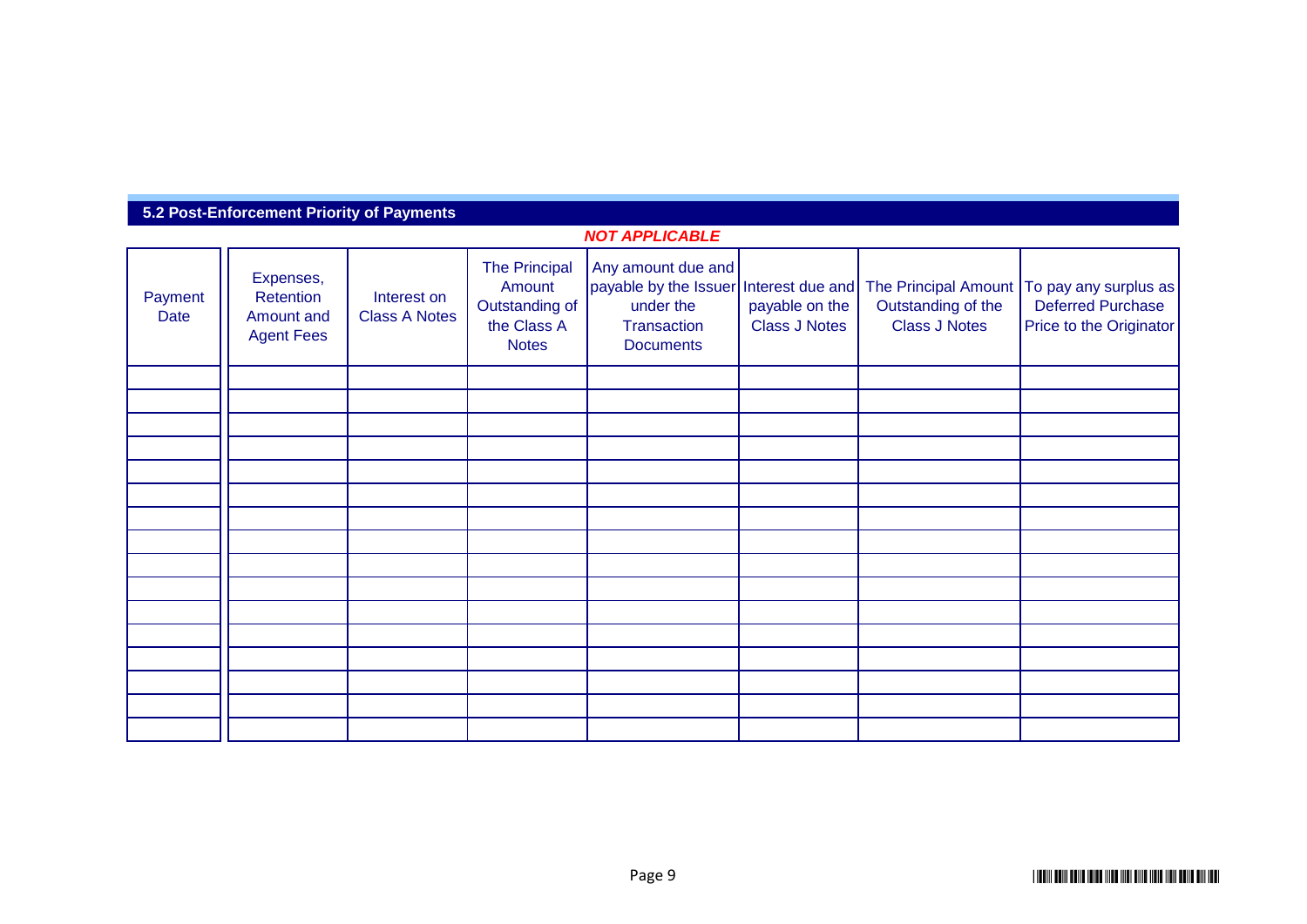## **6. Cash Reserve Amount**

|                 |                                       |                                                |                                    |                                                                                       | (B) During the Amortisation Period (Max (i); (ii)) |
|-----------------|---------------------------------------|------------------------------------------------|------------------------------------|---------------------------------------------------------------------------------------|----------------------------------------------------|
| Payment<br>Date | <b>Cash Reserve Initial</b><br>Amount | <b>Cash Reserve</b><br><b>Required Amount*</b> | (A) During the Revolving<br>Period | (i) 1% * Principal Amount<br>Outstanding of the Class A<br>Notes on such Payment Date | (ii) 20% * Cash Reserve Initial<br>Amount          |
| 22/03/2021      | 8.600.000,00                          | 8.600.000,00                                   | 8.600.000,00                       | N.A.                                                                                  | N.A                                                |
| 20/04/2021      | 8.600.000,00                          | 8.600.000,00                                   | 8.600.000,00                       | N.A.                                                                                  | N.A                                                |
| 20/05/2021      | 8.600.000,00                          | 8.600.000,00                                   | 8.600.000,00                       | N.A.                                                                                  | N.A                                                |
| 21/06/2021      | 8.600.000,00                          | 8.600.000,00                                   | 8.600.000,00                       | N.A.                                                                                  | N.A                                                |
| 20/07/2021      | 8.600.000,00                          | 8.600.000,00                                   | N.A.                               | 8.600.000,00                                                                          | 1.720.000,00                                       |
| 20/08/2021      | 8.600.000,00                          | 8.271.124,05                                   | N.A.                               | 8.271.124,05                                                                          | 1.720.000,00                                       |
| 20/09/2021      | 8.600.000,00                          | 7.973.490,69                                   | N.A.                               | 7.973.490,69                                                                          | 1.720.000,00                                       |
| 20/10/2021      | 8.600.000,00                          | 7.682.449,92                                   | N.A.                               | 7.682.449,92                                                                          | 1.720.000,00                                       |
| 22/11/2021      | 8.600.000,00                          | 7.381.523,71                                   | N.A.                               | 7.381.523,71                                                                          | 1.720.000,00                                       |
| 20/12/2021      | 8.600.000,00                          | 7.075.911,10                                   | N.A.                               | 7.075.911,10                                                                          | 1.720.000,00                                       |
| 20/01/2022      | 8.600.000,00                          | 6.774.409,37                                   | N.A.                               | 6.774.409,37                                                                          | 1.720.000,00                                       |
| 21/02/2022      | 8.600.000,00                          | 6.493.759,47                                   | N.A.                               | 6.493.759,47                                                                          | 1.720.000,00                                       |
| 21/03/2022      | 8.600.000,00                          | 6.223.965,17                                   | N.A.                               | 6.223.965,17                                                                          | 1.720.000,00                                       |
| 20/04/2022      | 8.600.000,00                          | 5.969.234,54                                   | N.A.                               | 5.969.234,54                                                                          | 1.720.000,00                                       |
| 20/05/2022      | 8.600.000,00                          | 5.659.790,63                                   | N.A.                               | 5.659.790,63                                                                          | 1.720.000,00                                       |
| 20/06/2022      | 8.600.000,00                          | 5.398.251,05                                   | N.A.                               | 5.398.251,05                                                                          | 1.720.000,00                                       |
|                 |                                       |                                                |                                    |                                                                                       |                                                    |
|                 |                                       |                                                |                                    |                                                                                       |                                                    |
|                 |                                       |                                                |                                    |                                                                                       |                                                    |

*\*Provided that on the Cash Reserve Release Date and on any Payment Date thereafter (if any), such amount will be equal to 0 (zero)*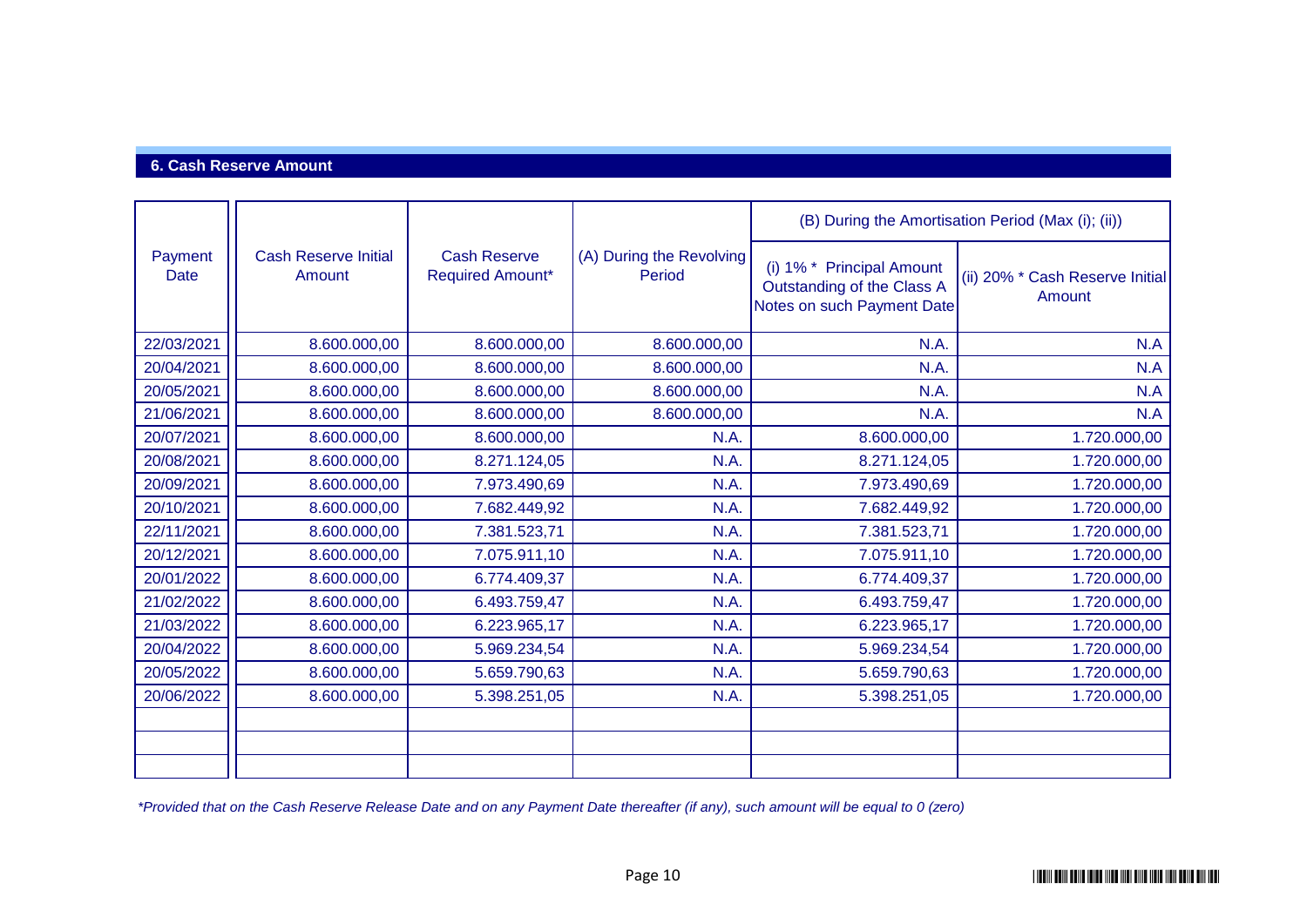# **7. Target Collateral Amount**

| Payment<br>Date | <b>Principal Amount</b><br>Outstanding of the<br><b>Notes</b><br>(a) | Outstanding<br>Principal of all<br>Receivables*<br>comprised in the<br>Aggregate Portfolio<br>(b) | <b>Target Collateral</b><br>Amount<br>$(c)=(a)-(b)$ | <b>Advanced Purchase</b><br>Price for the<br><b>Subsequent Portfolio</b><br>purchased by the<br><b>Issuer</b><br>(d) | Collateral<br><b>Integration Amount</b><br>$(e)=(c)-(d)$ |
|-----------------|----------------------------------------------------------------------|---------------------------------------------------------------------------------------------------|-----------------------------------------------------|----------------------------------------------------------------------------------------------------------------------|----------------------------------------------------------|
| 22/03/2021      | 960.932.000,00                                                       | 812.660.466,15                                                                                    | 148.271.533,85                                      | 147.327.337,52                                                                                                       | 944.196,33                                               |
| 20/04/2021      | 960.932.000,00                                                       | 926.376.394,70                                                                                    | 34.555.605,30                                       | 34.085.773,27                                                                                                        | 469.832,03                                               |
| 20/05/2021      | 960.932.000,00                                                       | 927.728.518,41                                                                                    | 33.203.481,59                                       | 33.087.360,42                                                                                                        | 116.121,17                                               |
| 21/06/2021      | 960.932.000,00                                                       | 928.017.136,12                                                                                    | 32.914.863,88                                       | 32.580.051,10                                                                                                        | 334.812,78                                               |
|                 |                                                                      |                                                                                                   |                                                     |                                                                                                                      |                                                          |
|                 |                                                                      |                                                                                                   |                                                     |                                                                                                                      |                                                          |
|                 |                                                                      |                                                                                                   |                                                     |                                                                                                                      |                                                          |
|                 |                                                                      |                                                                                                   |                                                     |                                                                                                                      |                                                          |
|                 |                                                                      |                                                                                                   |                                                     |                                                                                                                      |                                                          |
|                 |                                                                      |                                                                                                   |                                                     |                                                                                                                      |                                                          |
|                 |                                                                      |                                                                                                   |                                                     |                                                                                                                      |                                                          |
|                 |                                                                      |                                                                                                   |                                                     |                                                                                                                      |                                                          |

*\*Other than the Defaulted Receivables*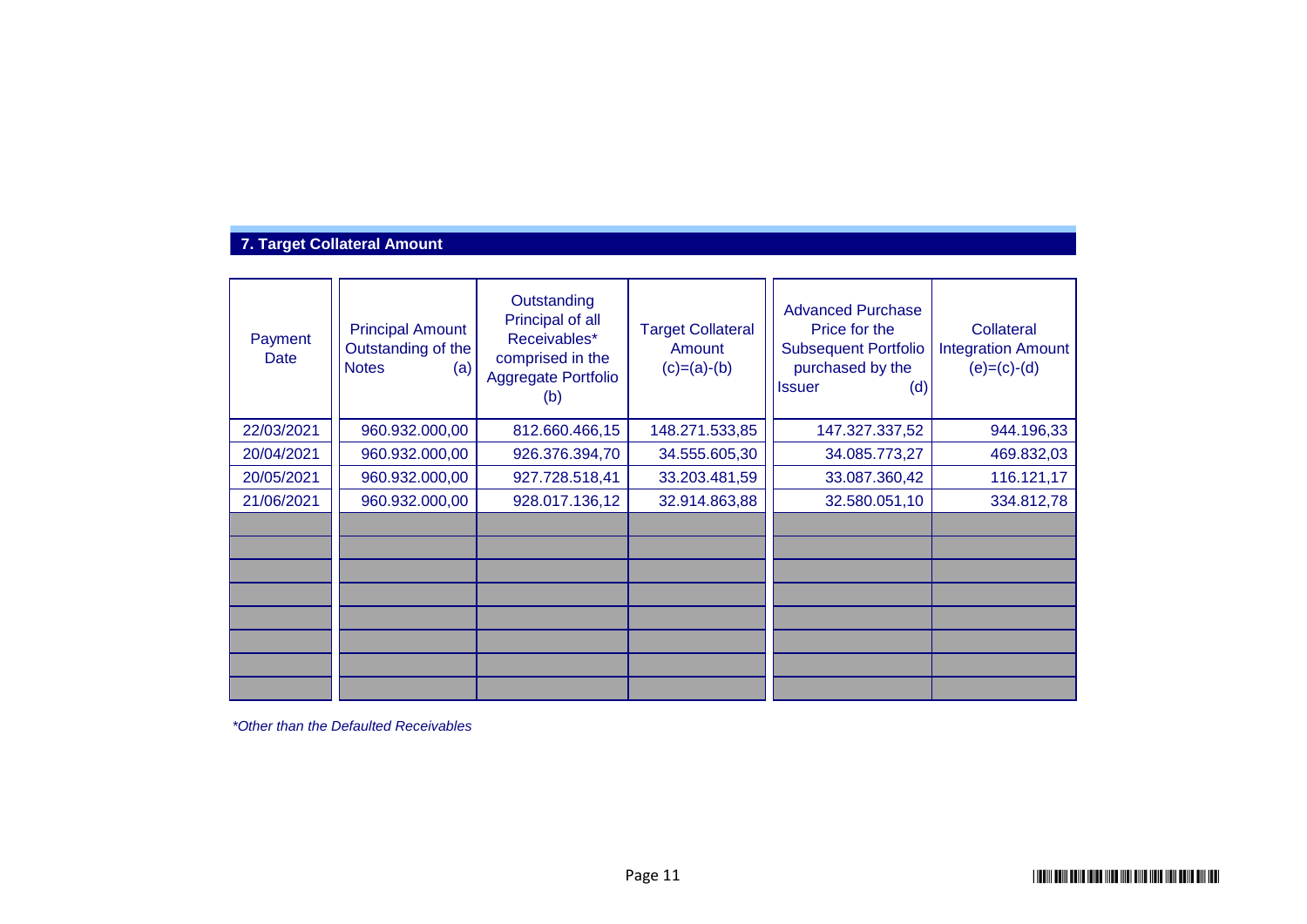## **8. Target Amortisation Amount**

| Payment<br>Date | <b>Principal Amount</b><br>Outstanding of the<br><b>Notes</b><br>(a) | <b>Outstanding Principal</b><br>of all Receivables*<br>comprised in the<br>Aggregate Portfolio (b) | <b>Target</b><br>Amortisation<br>Amount<br>$(c)=(a)-(b)$ |
|-----------------|----------------------------------------------------------------------|----------------------------------------------------------------------------------------------------|----------------------------------------------------------|
| 20/07/2021      | 960.932.000,00                                                       | 928.044.396,14                                                                                     | 32.887.603,86                                            |
| 20/08/2021      | 928.044.404,60                                                       | 898.281.063,49                                                                                     | 29.763.341,11                                            |
| 20/09/2021      | 898.281.068,80                                                       | 869.176.985,12                                                                                     | 29.104.083,68                                            |
| 20/10/2021      | 869.176.991,80                                                       | 839.084.362,26                                                                                     | 30.092.629,54                                            |
| 22/11/2021      | 839.084.370,60                                                       | 808.523.109,43                                                                                     | 30.561.261,17                                            |
| 20/12/2021      | 808.523.109,60                                                       | 778.372.937,00                                                                                     | 30.150.172,60                                            |
| 20/01/2022      | 778.372.937,20                                                       | 750.307.943,28                                                                                     | 28.064.993,92                                            |
| 21/02/2022      | 750.307.946,60                                                       | 723.328.511,99                                                                                     | 26.979.434,61                                            |
| 21/03/2022      | 723.328.516,80                                                       | 697.855.447,47                                                                                     | 25.473.069,33                                            |
| 20/04/2022      | 697.855.454,40                                                       | 666.911.056,17                                                                                     | 30.944.398,23                                            |
| 20/05/2022      | 666.911.063,40                                                       | 640.757.100,12                                                                                     | 26.153.963,28                                            |
| 20/06/2022      | 640.757.104,60                                                       | 614.337.454,88                                                                                     | 26.419.649,72                                            |
|                 |                                                                      |                                                                                                    |                                                          |
|                 |                                                                      |                                                                                                    |                                                          |
|                 |                                                                      |                                                                                                    |                                                          |

*\*Other than the Defaulted Receivables*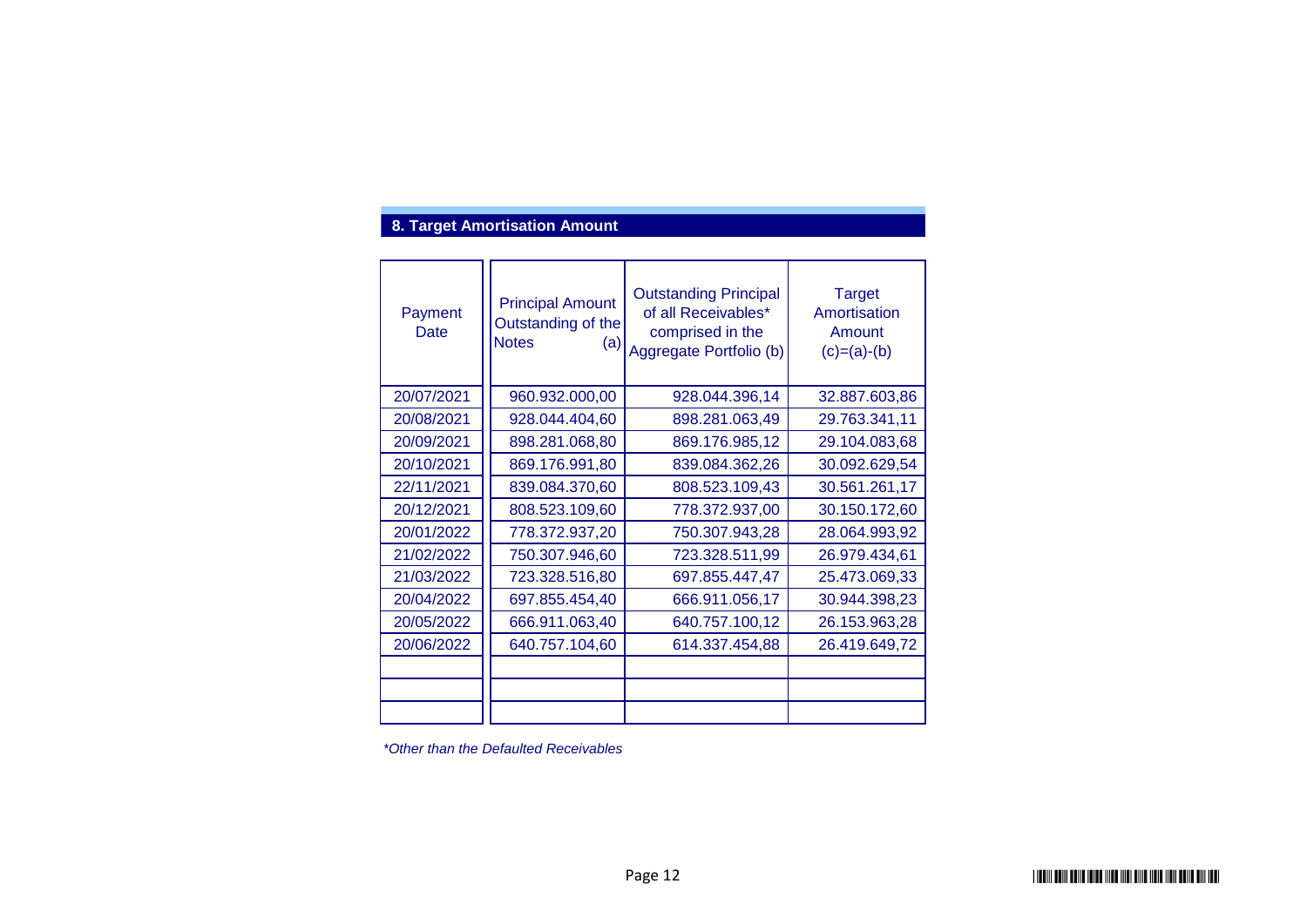| 9. Trigger Events |                                               |                       |                                          |              |                                              |                                                                |                                    |                            |                                                                                                 |                                                                                 |                                                                     |                                                        |                                                                   |                                                                                  |                                                    |                                       |                                                                                          |                            |              |
|-------------------|-----------------------------------------------|-----------------------|------------------------------------------|--------------|----------------------------------------------|----------------------------------------------------------------|------------------------------------|----------------------------|-------------------------------------------------------------------------------------------------|---------------------------------------------------------------------------------|---------------------------------------------------------------------|--------------------------------------------------------|-------------------------------------------------------------------|----------------------------------------------------------------------------------|----------------------------------------------------|---------------------------------------|------------------------------------------------------------------------------------------|----------------------------|--------------|
|                   |                                               | <b>Trigger Events</b> |                                          |              |                                              |                                                                | <b>Purchase Termination Events</b> |                            |                                                                                                 |                                                                                 |                                                                     |                                                        |                                                                   |                                                                                  |                                                    |                                       |                                                                                          |                            |              |
|                   |                                               |                       |                                          |              |                                              |                                                                |                                    |                            |                                                                                                 |                                                                                 |                                                                     |                                                        |                                                                   |                                                                                  |                                                    |                                       |                                                                                          |                            |              |
|                   |                                               |                       |                                          |              |                                              |                                                                |                                    |                            |                                                                                                 |                                                                                 | <b>Breach of Ratios</b>                                             |                                                        |                                                                   |                                                                                  |                                                    |                                       |                                                                                          |                            |              |
| Payment<br>Date   | Breach of other<br>Non-payment<br>obligations | Misrepresentation     | <b>Issuer Insolvency</b><br><b>Event</b> | Unlawfulness | <b>Breach of obligations</b><br>by ProFamily | Breach of<br>representations and<br>warranties by<br>ProFamily | Insolvency of<br>ProFamily         | Winding up of<br>ProFamily | (A) the Cumulative<br><b>Gross Default Ratio</b><br>exceeds the Default<br><b>Trigger Level</b> | (B) the Delinquency<br>Ratio exceeds the<br><b>Delinquency Trigger</b><br>Level | (C) an Uncured<br><b>Principal Deficiency</b><br>Event has occurred | Cash Reserve<br><b>Required Amount not</b><br>credited | Failure to use the<br>to purchase<br><b>Subsequent Portfolios</b> | Issuer Available Funds Failure to offer for sale<br><b>Subsequent Portfolios</b> | <b>Termination of</b><br>Servicer's<br>appointment | <b>Receipt of a Trigger</b><br>Notice | Delivery of a notice<br>early redemption for<br>taxation, legal or<br>regulatory reasons | Cash Trapping<br>Condition |              |
| 22/03/202         | Not Occurred                                  | Not Occurred          | Not Occurred                             | Not Occurred | Not Occurred                                 | Not Occurred                                                   | Not Occurred                       | Not Occurred               | Not Occurred                                                                                    | Not Occurred                                                                    | Not Occurred                                                        | Not Occurred                                           | Not Occurred                                                      | Not Occurred                                                                     | Not Occurred                                       | Not Occurred                          | Not Occurred                                                                             | Not Occurred               | Not Occurred |
| 20/04/202         | Not Occurred                                  | <b>Not Occurred</b>   | Not Occurred                             | Not Occurred | Not Occurred                                 | <b>Not Occurred</b>                                            | <b>Not Occurred</b>                | Not Occurred               | Not Occurred                                                                                    | Not Occurred                                                                    | <b>Not Occurred</b>                                                 | Not Occurred                                           | Not Occurred                                                      | Not Occurred                                                                     | Not Occurred                                       | Not Occurred                          | Not Occurred                                                                             | <b>Not Occurred</b>        | Not Occurred |
| 20/05/202         | Not Occurred                                  | Not Occurred          | Not Occurred                             | Not Occurred | <b>Not Occurred</b>                          | <b>Not Occurred</b>                                            | Not Occurred                       | Not Occurred               | Not Occurred                                                                                    | Not Occurred                                                                    | <b>Not Occurred</b>                                                 | Not Occurred                                           | Not Occurred                                                      | Not Occurred                                                                     | Not Occurred                                       | Not Occurred                          | Not Occurred                                                                             | <b>Not Occurred</b>        | Not Occurred |
| 21/06/202         | Not Occurred                                  | <b>Not Occurred</b>   | Not Occurred                             | Not Occurred | Not Occurred                                 | <b>Not Occurred</b>                                            | Not Occurred                       | Not Occurred               | Not Occurred                                                                                    | Not Occurred                                                                    | <b>Not Occurred</b>                                                 | Not Occurred                                           | Not Occurred                                                      | Not Occurred                                                                     | Not Occurred                                       | Not Occurred                          | Not Occurred                                                                             | Not Occurred               | Not Occurred |
| 20/07/202         | Not Occurred                                  | Not Occurred          | Not Occurred                             | Not Occurred | Not Occurred                                 | Not Applicable                                                 | Not Applicable                     | Not Applicable             | Not Applicable                                                                                  | Not Applicable                                                                  | Not Applicable                                                      | Not Applicable                                         | <b>Not Applicable</b>                                             | Not Applicable                                                                   | Not Applicable                                     | Not Applicable                        | Not Applicable                                                                           | Not Applicable             | Not Occurred |
| 20/08/202         | Not Occurred                                  | Not Occurred          | Not Occurred                             | Not Occurred | Not Occurred                                 | <b>Not Applicable</b>                                          | Not Applicable                     | Not Applicable             | Not Applicable                                                                                  | Not Applicable                                                                  | Not Applicable                                                      | Not Applicable                                         | <b>Not Applicable</b>                                             | Not Applicable                                                                   | <b>Not Applicable</b>                              | Not Applicable                        | Not Applicable                                                                           | Not Applicable             | Not Occurred |
| 20/09/202         | Not Occurred                                  | Not Occurred          | Not Occurred                             | Not Occurred | Not Occurred                                 | Not Applicable                                                 | Not Applicable                     | Not Applicable             | Not Applicable                                                                                  | Not Applicable                                                                  | Not Applicable                                                      | Not Applicable                                         | <b>Not Applicable</b>                                             | Not Applicable                                                                   | <b>Not Applicable</b>                              | Not Applicable                        | Not Applicable                                                                           | Not Applicable             | Not Occurred |
| 20/10/202         | Not Occurred                                  | Not Occurred          | Not Occurred                             | Not Occurred | Not Occurred                                 | <b>Not Applicable</b>                                          | Not Applicable                     | Not Applicable             | Not Applicable                                                                                  | <b>Not Applicable</b>                                                           | Not Applicabl                                                       | <b>Not Applicable</b>                                  | <b>Not Applicable</b>                                             | Not Applicable                                                                   | Not Applicable                                     | Not Applicable                        | Not Applicable                                                                           | <b>Not Applicable</b>      | Not Occurred |
| 22/11/2021        | Not Occurred                                  | Not Occurred          | Not Occurred                             | Not Occurred | Not Occurred                                 | <b>Not Applicable</b>                                          | Not Applicable                     | Not Applicable             | Not Applicable                                                                                  | Not Applicable                                                                  | Not Applicable                                                      | Not Applicable                                         | <b>Not Applicable</b>                                             | Not Applicable                                                                   | <b>Not Applicable</b>                              | Not Applicable                        | Not Applicable                                                                           | Not Applicable             | Not Occurred |
| 20/12/202         | Not Occurred                                  | <b>Not Occurred</b>   | Not Occurred                             | Not Occurred | Not Occurred                                 | Not Applicable                                                 | Not Applicable                     | Not Applicable             | Not Applicable                                                                                  | Not Applicable                                                                  | Not Applicable                                                      | Not Applicable                                         | Not Applicable                                                    | Not Applicable                                                                   | Not Applicable                                     | Not Applicable                        | Not Applicable                                                                           | Not Applicable             | Not Occurred |
| 20/01/2022        | Not Occurred                                  | Not Occurred          | Not Occurred                             | Not Occurred | Not Occurred                                 | Not Applicable                                                 | Not Applicable                     | Not Applicable             | Not Applicable                                                                                  | Not Applicable                                                                  | Not Applicable                                                      | Not Applicable                                         | Not Applicable                                                    | Not Applicable                                                                   | <b>Not Applicable</b>                              | Not Applicable                        | Not Applicable                                                                           | Not Applicable             | Not Occurred |
| 21/02/2022        | Not Occurred                                  | Not Occurred          | Not Occurred                             | Not Occurred | Not Occurred                                 | Not Applicable                                                 | Not Applicable                     | Not Applicable             | Not Applicable                                                                                  | Not Applicable                                                                  | Not Applicable                                                      | Not Applicable                                         | <b>Not Applicable</b>                                             | Not Applicable                                                                   | Not Applicable                                     | Not Applicable                        | Not Applicable                                                                           | Not Applicable             | Not Occurred |
| 21/03/2022        | Not Occurred                                  | <b>Not Occurred</b>   | Not Occurred                             | Not Occurred | Not Occurred                                 | Not Applicable                                                 | Not Applicable                     | Not Applicable             | Not Applicable                                                                                  | Not Applicable                                                                  | Not Applicable                                                      | <b>Not Applicable</b>                                  | <b>Not Applicable</b>                                             | Not Applicable                                                                   | <b>Not Applicable</b>                              | Not Applicable                        | Not Applicable                                                                           | Not Applicable             | Not Occurred |
| 20/04/2022        | Not Occurred                                  | <b>Not Occurred</b>   | Not Occurred                             | Not Occurred | Not Occurred                                 | Not Applicable                                                 | Not Applicable                     | Not Applicable             | Not Applicable                                                                                  | Not Applicable                                                                  | Not Applicable                                                      | Not Applicable                                         | Not Applicable                                                    | Not Applicable                                                                   | Not Applicable                                     | Not Applicable                        | Not Applicable                                                                           | Not Applicable             | Not Occurred |
| 20/05/2022        | Not Occurred                                  | Not Occurred          | Not Occurred                             | Not Occurred | Not Occurred                                 | <b>Not Applicable</b>                                          | Not Applicable                     | Not Applicable             | Not Applicable                                                                                  | Not Applicable                                                                  | Not Applicable                                                      | <b>Not Applicable</b>                                  | <b>Not Applicable</b>                                             | Not Applicable                                                                   | <b>Not Applicable</b>                              | Not Applicable                        | Not Applicable                                                                           | <b>Not Applicable</b>      | Not Occurred |
| 20/06/2022        | Not Occurred                                  | Not Occurred          | Not Occurred                             | Not Occurred | Not Occurred                                 | <b>Not Applicable</b>                                          | Not Applicable                     | Not Applicable             | Not Applicable                                                                                  | Not Applicable                                                                  | Not Applicable                                                      | <b>Not Applicable</b>                                  | <b>Not Applicable</b>                                             | Not Applicable                                                                   | Not Applicable                                     | Not Applicable                        | Not Applicable                                                                           | Not Applicable             | Not Occurred |
|                   |                                               |                       |                                          |              |                                              |                                                                |                                    |                            |                                                                                                 |                                                                                 |                                                                     |                                                        |                                                                   |                                                                                  |                                                    |                                       |                                                                                          |                            |              |
|                   |                                               |                       |                                          |              |                                              |                                                                |                                    |                            |                                                                                                 |                                                                                 |                                                                     |                                                        |                                                                   |                                                                                  |                                                    |                                       |                                                                                          |                            |              |
|                   |                                               |                       |                                          |              |                                              |                                                                |                                    |                            |                                                                                                 |                                                                                 |                                                                     |                                                        |                                                                   |                                                                                  |                                                    |                                       |                                                                                          |                            |              |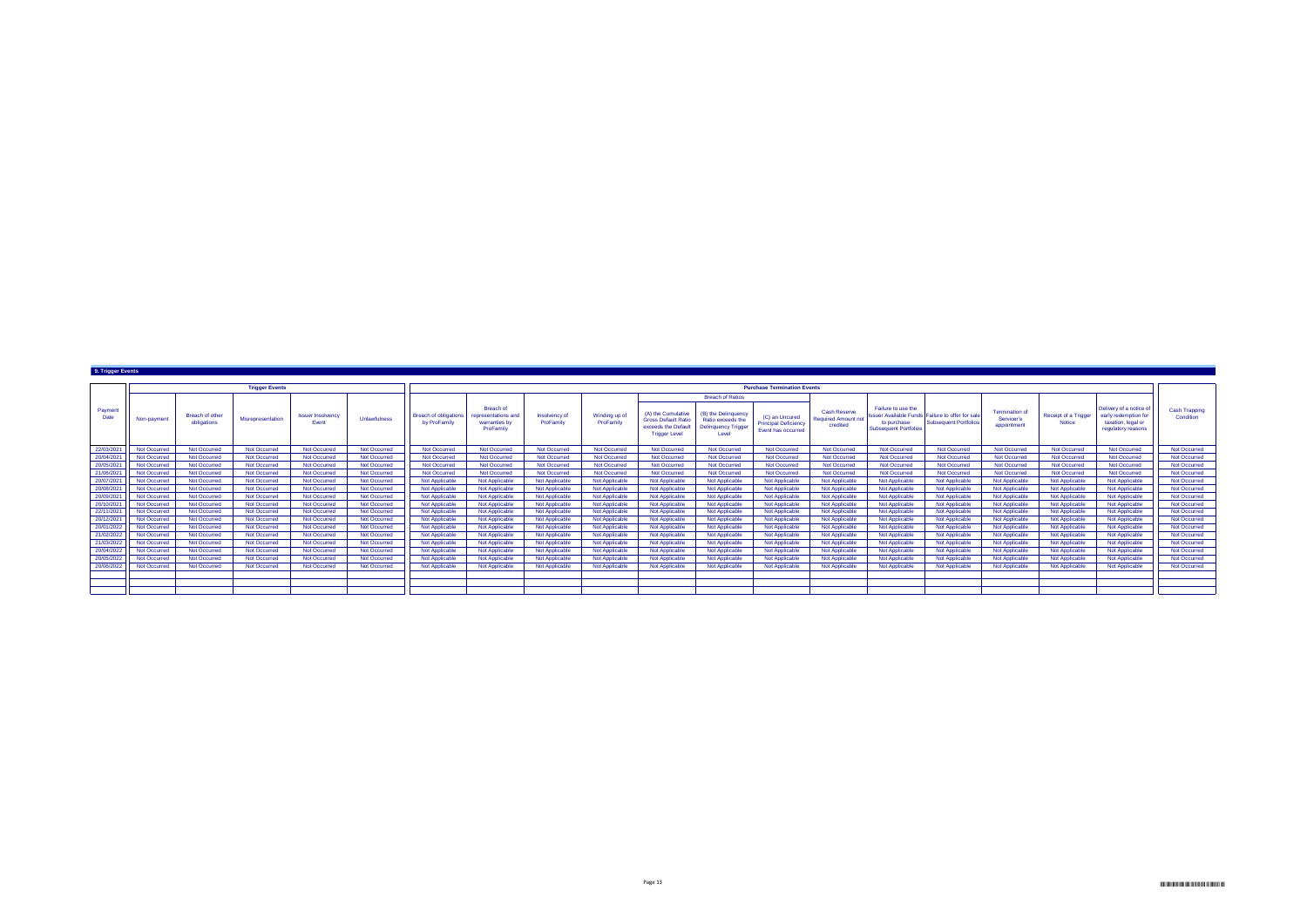### **10. Portfolio description**

|                          |                          | <b>Performing Receivables</b> |                   | <b>Defaulted</b>         | <b>Total Portfolio</b> |  |
|--------------------------|--------------------------|-------------------------------|-------------------|--------------------------|------------------------|--|
|                          | <b>Collection Period</b> | <b>Not Delinquent</b>         | <b>Delinguent</b> | <b>Receivables</b>       |                        |  |
|                          |                          | Outstanding                   | Outstanding       | Outstanding<br>Principal |                        |  |
|                          |                          | Principal                     | Principal         |                          |                        |  |
| 10/10/2020<br>28/02/2021 |                          | 812.371.165,17                | 289.300,98        |                          | 812.660.466,15         |  |
| 01/03/2021               | 31/03/2021               | 925.274.686,99                | 1.101.707,71      | 63.718,20                | 926.440.112,90         |  |
| 01/04/2021               | 30/04/2021               | 926.515.664,41                | 1.212.854,00      | 307.283,28               | 928.035.801,69         |  |
| 01/05/2021               | 31/05/2021               | 926.584.837,86                | 1.432.298,26      | 563.564,19               | 928.580.700,31         |  |
| 01/06/2021               | 30/06/2021               | 926.556.496,06                | 1.487.900,08      | 916.568,72               | 928.960.964,86         |  |
| 01/07/2021               | 31/07/2021               | 896.614.746,28                | 1.666.317,21      | 1.195.344,78             | 899.476.408,27         |  |
| 01/08/2021               | 31/08/2021               | 867.291.633,12                | 1.885.352,00      | 1.505.530,28             | 870.682.515,40         |  |
| 01/09/2021               | 30/09/2021               | 837.166.844,07                | 1.917.518,19      | 1.934.092,05             | 841.018.454,31         |  |
| 01/10/2021               | 31/10/2021               | 806.415.485,81                | 2.107.623,62      | 2.339.735,47             | 810.862.844,90         |  |
| 01/11/2021               | 30/11/2021               | 776.255.417,58                | 2.117.519,42      | 2.745.864,72             | 781.118.801,72         |  |
| 01/12/2021               | 31/12/2021               | 747.978.639,74                | 2.329.303,54      | 3.150.383,29             | 753.458.326,57         |  |
| 01/01/2022               | 31/01/2022               | 720.940.616,25                | 2.387.895,74      | 3.575.722,76             | 726.904.234,75         |  |
| 01/02/2022               | 28/02/2022               | 695.625.331,48                | 2.230.115,99      | 4.162.834,21             | 702.018.281,68         |  |
| 01/03/2022               | 31/03/2022               | 664.660.341,56                | 2.250.714,61      | 4.572.526,22             | 671.483.582,39         |  |
| 01/04/2022               | 30/04/2022               | 638.655.073,72                | 2.102.026,40      | 5.082.259,80             | 645.839.359,92         |  |
| 01/05/2022               | 31/05/2022               | 612.451.924,48                | 1.885.530,40      | 5.558.745,19             | 619.896.200,07         |  |
|                          |                          |                               |                   |                          |                        |  |
|                          |                          |                               |                   |                          |                        |  |
|                          |                          |                               |                   |                          |                        |  |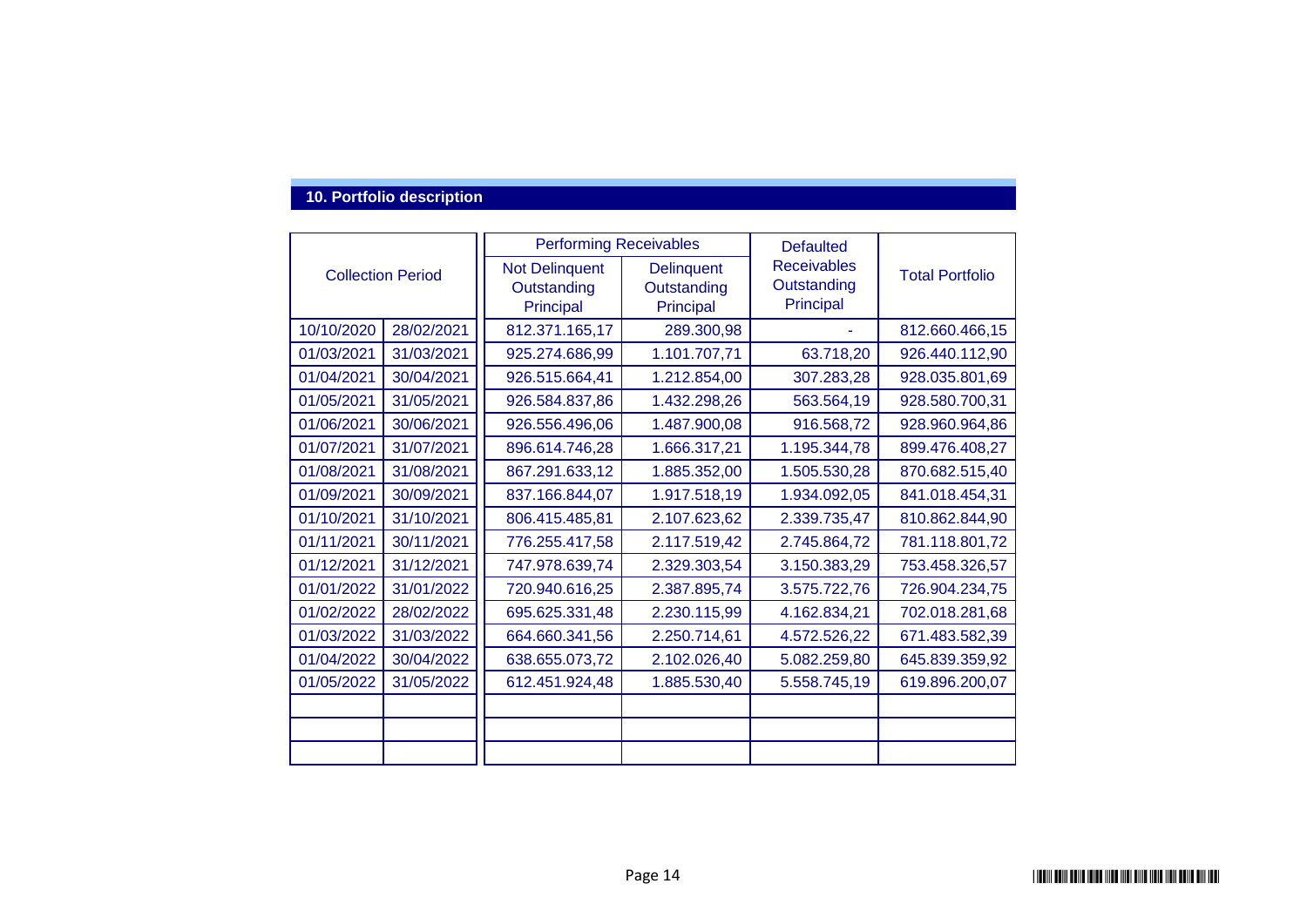#### **11. Subsequent Portfolios**

| <b>Collection Period</b> |            |                              | <b>Subsequent Portfolio</b> | <b>Check</b>                                              | Performing<br>portfolio*         |                                    |                                                         |                          |
|--------------------------|------------|------------------------------|-----------------------------|-----------------------------------------------------------|----------------------------------|------------------------------------|---------------------------------------------------------|--------------------------|
|                          |            | <b>Outstanding Principal</b> | <b>Principal portion</b>    | Interest portion<br>Purchase Price (A) Purchase Price (B) | <b>Purchase Price</b><br>$(A+B)$ | <b>Target Collateral</b><br>Amount | Purchase Price <=<br><b>Target Collateral</b><br>Amount | Outstanding<br>Principal |
| 10/10/2020               | 28/02/2021 | 147.002.348,16               | 147.002.348,16              | 324.989,36                                                | 147.327.337,52                   | 148.271.533,85                     | OK                                                      | 959.662.814,31           |
| 01/03/2021               | 31/03/2021 | 34.004.785,17                | 34.004.785,17               | 80.988,10                                                 | 34.085.773,27                    | 34.555.605,30                      | OK                                                      | 960.381.179,87           |
| 01/04/2021               | 30/04/2021 | 33.002.482,32                | 33.002.482,32               | 84.878,10                                                 | 33.087.360,42                    | 33.203.481,59                      | OK                                                      | 960.731.000,73           |
| 01/05/2021               | 31/05/2021 | 32.500.239,62                | 32.500.239,62               | 79.811,48                                                 | 32.580.051,10                    | 32.914.863,88                      | OK                                                      | 960.517.375,74           |
|                          |            |                              |                             |                                                           |                                  |                                    |                                                         |                          |
|                          |            |                              |                             |                                                           |                                  |                                    |                                                         |                          |
|                          |            |                              |                             |                                                           |                                  |                                    |                                                         |                          |
|                          |            |                              |                             |                                                           |                                  |                                    |                                                         |                          |
|                          |            |                              |                             |                                                           |                                  |                                    |                                                         |                          |
|                          |            |                              |                             |                                                           |                                  |                                    |                                                         |                          |
|                          |            |                              |                             |                                                           |                                  |                                    |                                                         |                          |
|                          |            |                              |                             |                                                           |                                  |                                    |                                                         |                          |

*\*After purchase of the Subsequent Portfolio.*